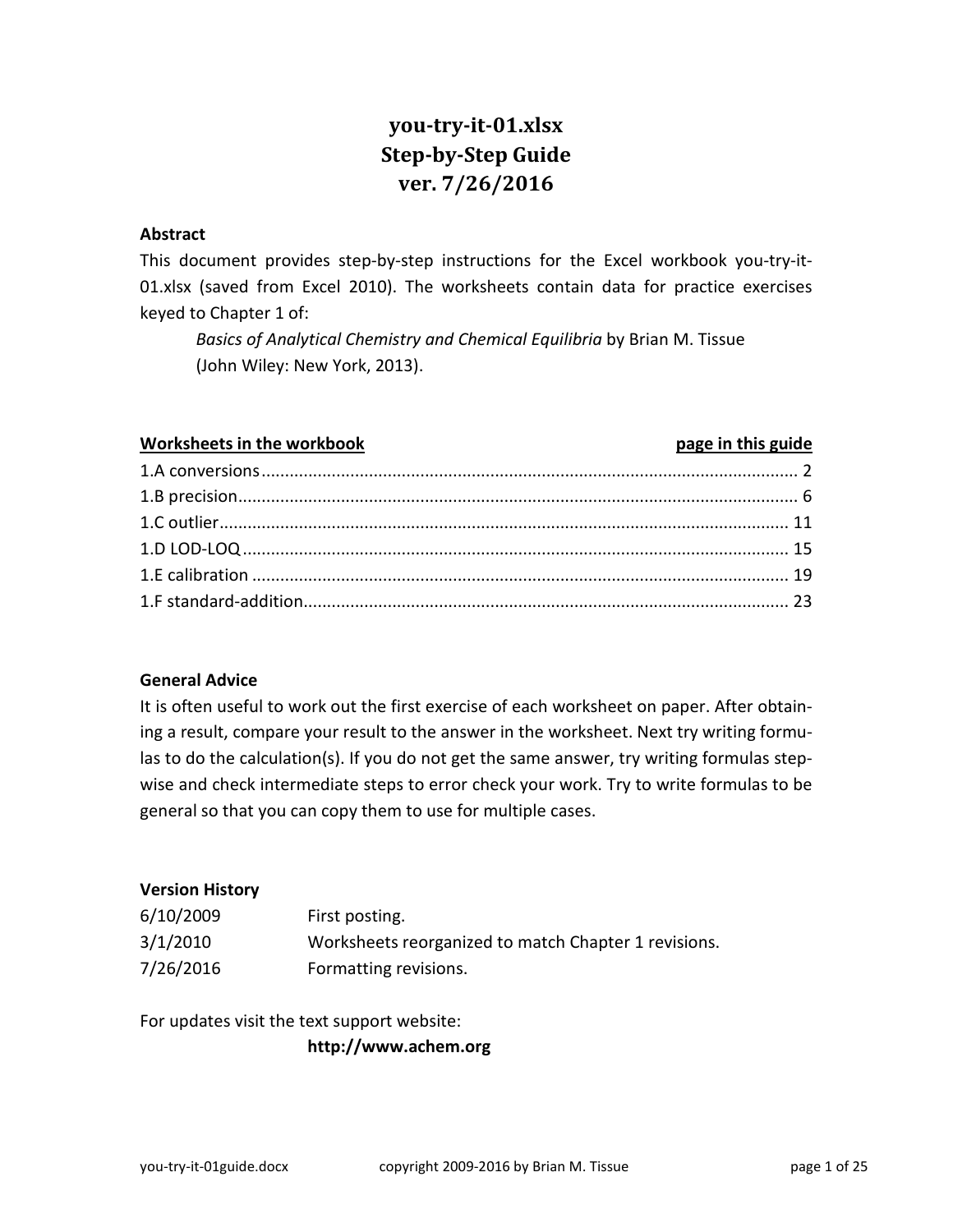## <span id="page-1-0"></span>**1.A conversions**

This worksheet contains measurement results in common units. The exercise is to convert these results to other units.

| Concepts         | <b>Concept Synopsis</b>                                        |
|------------------|----------------------------------------------------------------|
| unit conversions | Having only one universal concentration unit would be nice,    |
|                  | but you'll see many different units to express results in con- |
|                  | venient numerical ranges.                                      |
| algebra          | When using a conversion factor, we are really just multiplying |
|                  | a value by one - the numerator and denominator of a conver-    |
|                  | sion factor are equivalent.                                    |

1. Table 1.A.1 provides several examples of physical measurements in common units. Express each case in Table 1.A.1 in the other units that are listed. Some conversion factors are below the table.

Any conversion calculation is a bookkeeping exercise. Although this first case is a simple change in the units in the numerator, I will show the units explicitly for both the numerator and denominator. This approach is useful for more complicated conversions, such as ones that we'll do later. An equivalent expression for 25.00 mph is:

$$
25.00 \frac{mi}{1.000 h}
$$

In the conversion of this measurement to km/h only the units in the numerator change. You can find conversion factors in many reference sources and online. Typing "mi in km" in the search box at http://www.google.com/ and clicking Search returns:

1 mi = 1.609344 kilometers

Using this equality in our calculation will cancel the mi units, leaving us with the result in km/h:

25.00 mi  $\times \frac{1.6093 \text{ km}}{1.888 \text{ km}} = 40.23 \frac{\text{ km}}{1.88}$ 1.000 h 1.000 <del>mi</del> 1.000 h

Google also provides calculator functions. You can check calculations by entering them in the search box, e.g., "25 mph in km/h" returns:

25 mph = 40.2336 km/h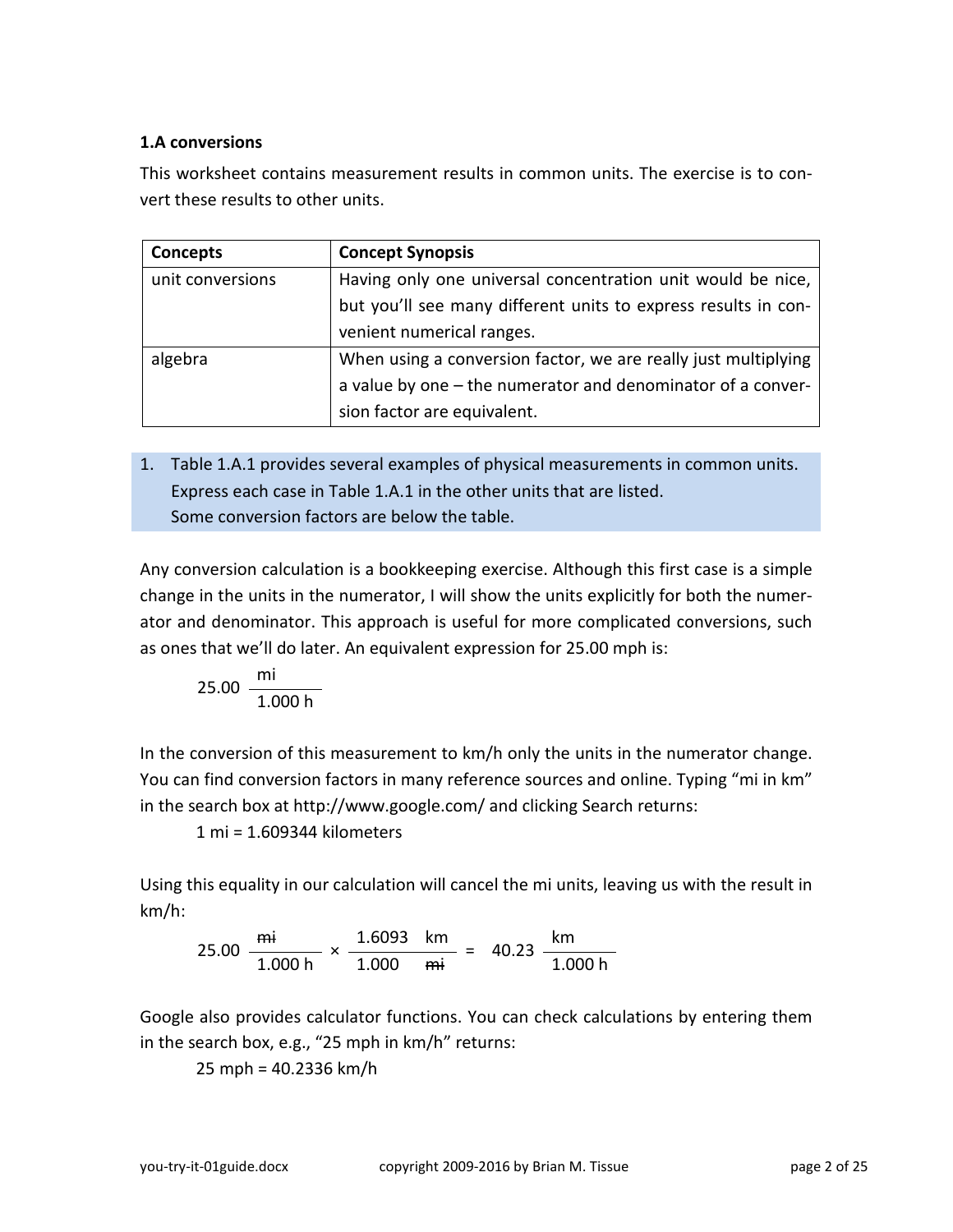The km/mi conversion factor is in cell D26, so in cell H21 I enter the formula:

 $=$  F21 $*$ \$D\$26

I use absolute referencing with dollar signs, i.e., \$D\$26, for the conversion factor in case I want to copy and reuse this formula. The last thing that I do is adjust the cell formatting in cell H21 to report the result with the correct number of significant figures: 40.23 km/h. I follow a similar procedure for the other conversions. The next figure shows how the worksheet looks after writing formulas for the other cells.

|    | A | B                     | C                        | D       | E                             | F     | G                 | н                  |                    | J     | κ                 |
|----|---|-----------------------|--------------------------|---------|-------------------------------|-------|-------------------|--------------------|--------------------|-------|-------------------|
| 18 |   | Table 1.A.1           |                          |         |                               |       |                   |                    |                    |       |                   |
| 19 |   |                       |                          |         |                               |       |                   |                    |                    |       |                   |
| 20 |   | sample                |                          |         | value<br>units<br>measurement |       |                   | <b>Convert to:</b> |                    |       |                   |
| 21 |   | vehicle               |                          |         | velocity                      | 25.00 | mph               | 40.23              | km/h               | 11.18 | m/s               |
| 22 |   | 10 % sucrose solution |                          |         | density                       | 1.034 | g/cm <sup>3</sup> | 1.034              | g/mL               | 1034  | $\text{kg/m}^3$   |
| 23 |   |                       | 7Ag85Cu8Sn brazing alloy |         | density                       | 4.80  | $oz/cu$ in        | 8.30               | g/mL               | 8304  | kg/m <sup>3</sup> |
| 24 |   |                       |                          |         |                               |       |                   |                    |                    |       |                   |
| 25 |   |                       |                          | value   | units                         | value | units             | value              | units              | value | units             |
| 26 |   |                       |                          | 1.6093  | km/mi                         | 1000  | g/kg              | 1                  | mL/cm <sup>3</sup> | 10000 | ppm/%             |
| 27 |   |                       |                          | 28.3495 | $g/\text{o}z$                 | 100   | cm/m              | 1000               | mL/L               | 1000  | ppm/%             |
| 28 |   |                       |                          | 16.3871 | mL/cu in                      | 1000  | mm/m              | 1000               | L/m <sup>3</sup>   |       |                   |

Because Excel has no capacity to keep track of units, conversions are often less errorprone when written on paper first. Excel is most useful when you have a large number of repetitive calculations. In those cases it is worth the effort to write and validate formulas on paper and then to enter them in a worksheet to complete multiple calculations simultaneously.

2. Table 1.A.2 provides a list of analytical results with common units. Express each case in Table 1.A.2 in the other units that are listed. The density of each solution is given in column E.

The general principle of converting concentration units is the same as for any other numerical data. Two common cases in chemistry are converting between mass and volume using density and between mass and moles using formula weight. Since the first case in Table 1.A.2 has a density of 1.00 g/mL, which is typical for dilute solutions, I'll use the conversion of 30.0 ‰ NaCl in seawater as my example here. 30.0 parts per thousand NaCl is equivalent to:

$$
30.0 \frac{\text{g NaCl}}{1000 \text{g soln}}
$$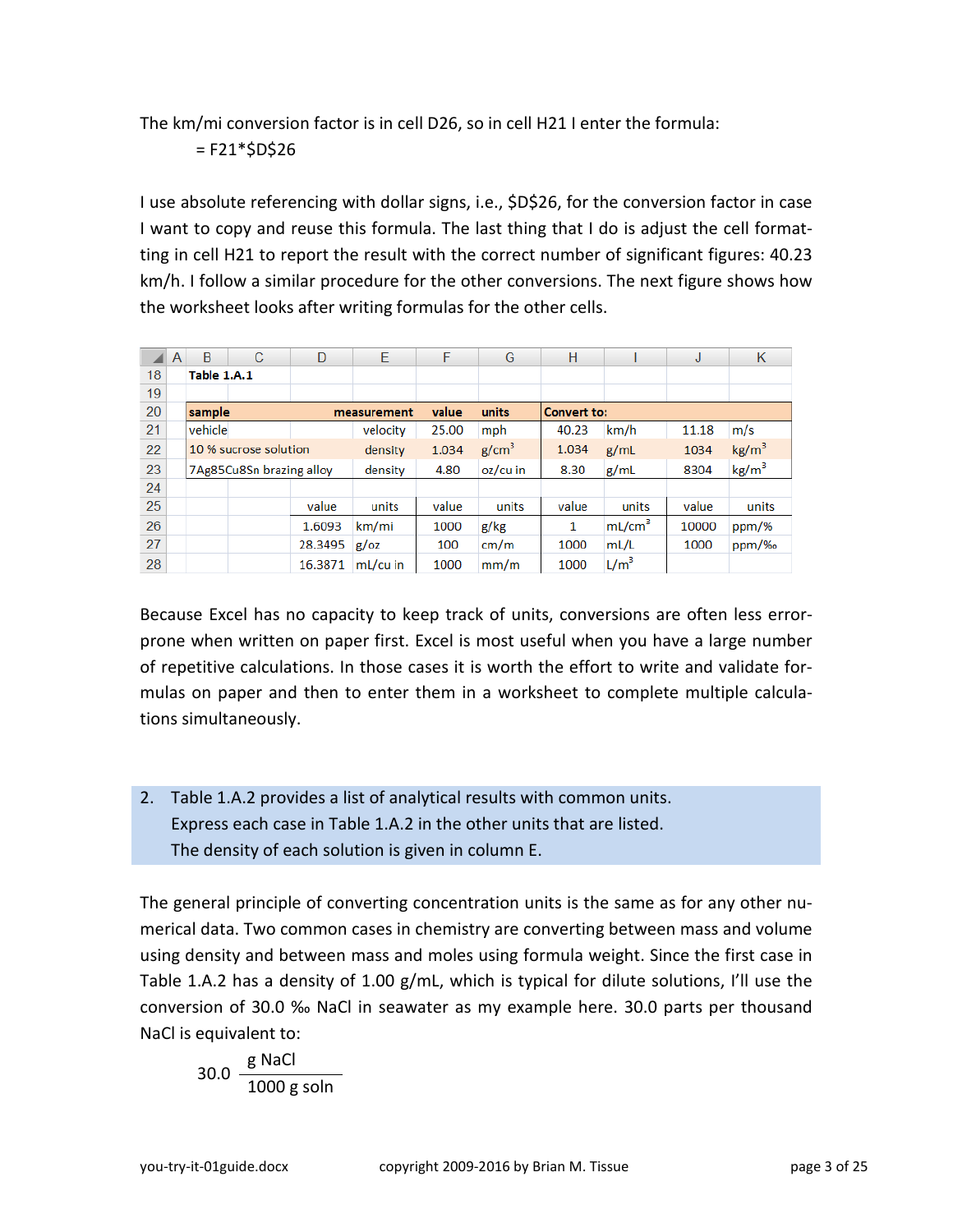where "soln" is a generic abbreviation for the sample solution. To convert to ppm, which is the number of grams of substance per  $1\times10^6$  g of sample, we must convert the denominator from '1000 g soln' to '1×10<sup>6</sup> g of soln'. This is done by multiplying the denominator by 1000. As in any algebraic conversion, we must not alter the value, so we also multiply the numerator by 1000. Our conversion factor is then (1000/1000):

 $30.0 \frac{\text{g NaCl}}{1000} \times$  $\frac{g \text{ NaCl}}{1000 \text{ g soln}} \times \frac{1000}{1000} = 3.00 \times 10^4 \frac{g \text{ NaCl}}{1.000 \times 10^6 \text{ g soln}} = 3.00 \times 10^4 \text{ ppm NaCl}$ 

This result illustrates why we use different units in different types of analyses, 30.0 ‰ is simply a more convenient scale for salinity than is  $3.00 \times 10^4$  ppm. In Excel the formula is simply:

 $=$ F36 $*$ \$J\$27

where cell J27 has the conversion factor of 1000 ppm/‰.

Now converting 30.0 ‰ NaCl to M (molarity, mol/L) will illustrate the use of density and formula weight. Again we set up the conversion on paper to check that units cancel appropriately:

| $30.0 -$ | g NaCl           |  | 1.000                    | mol         |  | 1.025 <del>g soln</del> |      | 1000  | $0.526$ mol  |             |  |
|----------|------------------|--|--------------------------|-------------|--|-------------------------|------|-------|--------------|-------------|--|
|          |                  |  |                          | <b>NaCl</b> |  |                         |      | $m+$  |              | <b>NaCl</b> |  |
|          | $1000 \text{ g}$ |  | 58.443 <del>g NaCl</del> |             |  | 1.000 $mL$              |      | 1.000 | 1.000 L soln |             |  |
|          | soln             |  |                          |             |  |                         | soln |       |              |             |  |

Note that g NaCl and g soln cancel to leave us with mol NaCl per mL soln. Converting mL to L gives us our desired result of 0.526 M NaCl. For the calculation to convert the 30.0 ‰ value, in cell J36 I enter:

=(F36/\$F\$43)\*\$E\$36

where cell F43 contains the NaCl formula weight and cell E36 has the solution density. Note that the factor of 1000 to convert mL to L cancels with the 1000 g soln for the ‰ units and I did not include these values in the formula. The last step is to format the result to 3 significant figures: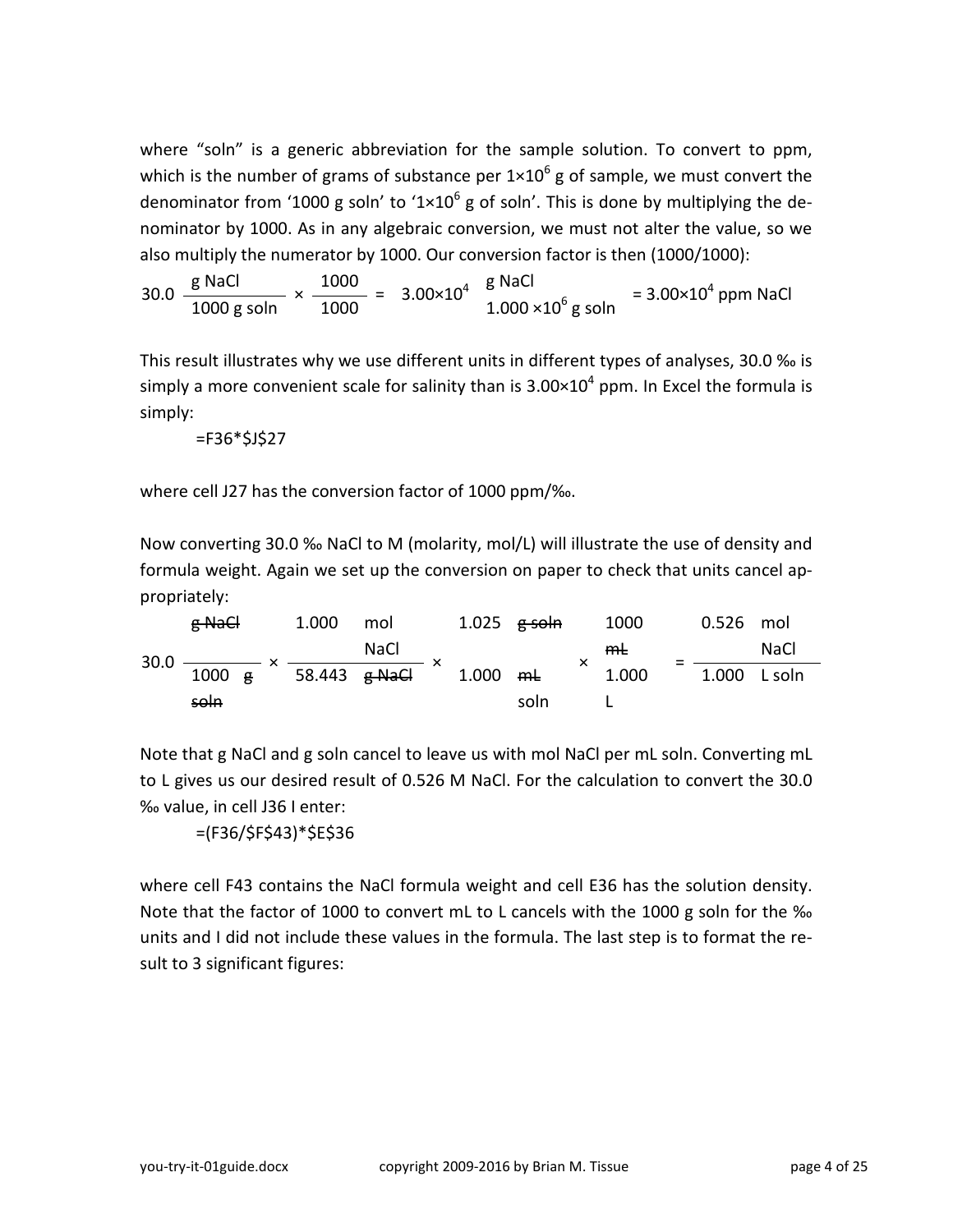|    | A        | B                   | C                      | D | E                    | F          | G       | н                  |      | J     | Κ |  |
|----|----------|---------------------|------------------------|---|----------------------|------------|---------|--------------------|------|-------|---|--|
| 32 |          | Table 1.A.2         |                        |   |                      |            |         |                    |      |       |   |  |
| 33 |          |                     |                        |   |                      |            |         |                    |      |       |   |  |
| 34 | analysis |                     |                        |   | density (g/mL)       | value      | units   | <b>Convert to:</b> |      |       |   |  |
| 35 |          |                     | nitrate in water       |   | 1.000                | 1.9        | ppm     |                    | wt % |       | M |  |
| 36 |          |                     | NaCl in seawater       |   | 1.025                | 30.0       | %       | 3.00E+04           | ppm  | 0.526 | M |  |
| 37 |          |                     | acetic acid in vinegar |   | 1.010                | 5.5        | % by wt |                    | ppm  |       | М |  |
| 38 |          | ethanol in beverage |                        |   | 1.020                | 4.2        | % (v/v) | wt $%$             |      |       | M |  |
| 39 |          |                     |                        |   |                      |            |         |                    |      |       |   |  |
| 40 |          |                     |                        |   | species              | formula wt |         | density            |      |       |   |  |
| 41 |          |                     |                        |   | NO <sub>3</sub>      | 62.005     | g/mol   |                    |      |       |   |  |
| 42 |          |                     |                        |   | <b>NaCl</b>          | 58.443     | g/mol   |                    |      |       |   |  |
| 43 |          |                     |                        |   | CH <sub>3</sub> COOH | 60.052     | g/mol   |                    |      |       |   |  |
| 44 |          |                     |                        |   | $C_2H_5OH$           | 46.068     | g/mol   | 0.789              | g/mL |       |   |  |

Some extra explanation is useful for the last case in Table 1.A.2. Percent by volume, often denoted with (v/v), is the volume of a substance per 100 mL of solution. 70 % ethanol in water is a common lab disinfectant. To make this solution, add 70 mL of ethanol to a 100 mL container and then add water to bring the total volume of solution to 100 mL. Mixing 70 mL of ethanol and 30 mL of water will not give you the same result. The co-mixing of the water and ethanol molecules gives you slightly less than 100 mL of solution.

For the last case in Table 1.A.2, 4.2 % ethanol can be expressed as:

$$
4.2 \frac{mL \text{ ethanol}}{100 \text{ mL soln}}
$$

Given this starting point, we can use the density of ethanol to convert the numerator to g of ethanol:

4.2 mL ethanol  $\times$  0.789 g ethanol = 3.31 g ethanol 100 mL soln 1.00 mL ethanol 100 mL soln

This calculation shows that multiplying by the solute density converts 'percent by volume' to 'percent by weight'.

With the value for the density of ethanol being in cell H44, the Excel formula that I enter in cell H38 is:

=F38\*\$H\$44

The rest of this conversion to convert to molarity is similar to the other calculations above. In cell 38 I enter:

=H38\*10/F44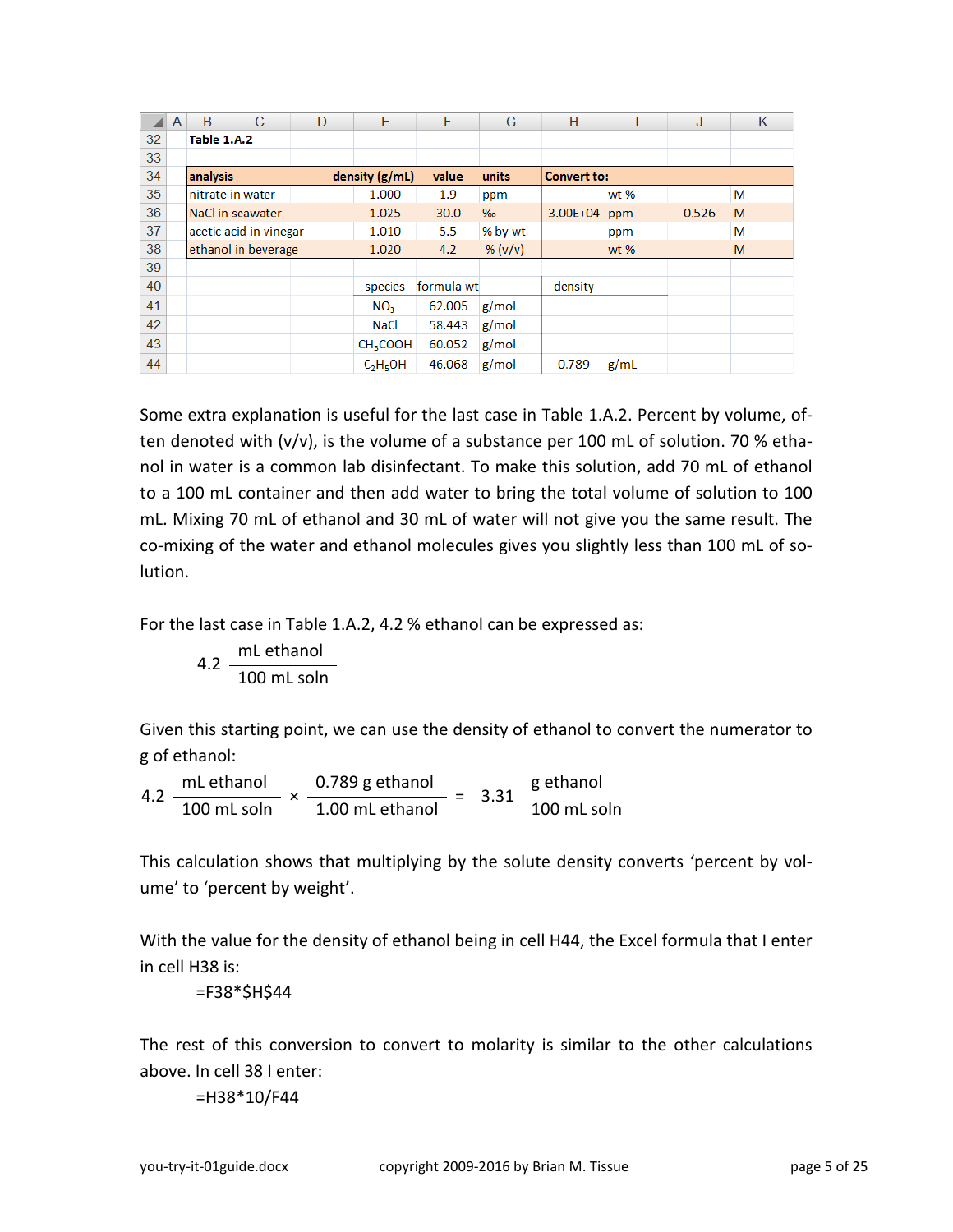The overall results are shown in the next figure.

|    | A | B           | С                      | D | Е             |       | G       | н                  |        | J            | κ |
|----|---|-------------|------------------------|---|---------------|-------|---------|--------------------|--------|--------------|---|
| 32 |   | Table 1.A.2 |                        |   |               |       |         |                    |        |              |   |
| 33 |   |             |                        |   |               |       |         |                    |        |              |   |
| 34 |   | analysis    |                        |   | density(g/ml) | value | units   | <b>Convert to:</b> |        |              |   |
| 35 |   |             | nitrate in water       |   | 1.000         | 1.9   | ppm     | 1.9E-04            | wt %   | $3.1E - 0.5$ | M |
| 36 |   |             | NaCl in seawater       |   | 1.025         | 30.0  | $\%$ o  | 3.00E+04 ppm       |        | 0.526        | M |
| 37 |   |             | acetic acid in vinegar |   | 1.010         | 5.5   | % by wt | $5.5E + 04$        | ppm    | 0.92         | M |
| 38 |   |             | ethanol in beverage    |   | 1.020         | 4.2   | % (v/v) | 3.3 <sub>2</sub>   | $wt$ % | 0.72         | M |

#### <span id="page-5-0"></span>**1.B precision**

This worksheet provides two tables of repetitive measurements to calculate the mean, standard deviation, and %-RSD.

| Concepts               | <b>Concept Synopsis</b>                                            |
|------------------------|--------------------------------------------------------------------|
| precision              | The repeatability or reproducibility in a series of identical      |
|                        | measurements or analytical results.                                |
| descriptive statistics | There are a number of different measures of precision that         |
|                        | are useful in different situations. The most common measure        |
|                        | is the standard deviation, s. Others include percentage rela-      |
|                        | tive standard deviation, %-RSD, standard error, $s_m$ , and confi- |
|                        | dence intervals. See Chapter 1 for descriptions and equations      |
|                        | to calculate these measures of precision.                          |

1. Calculate the wt-% for each measurement in Table 1.B.1. Find the mean, standard deviation, and %-RSD.

Click the mouse in cell E18 and type: =(D18/C18)\*100

This formula will calculate the weight percent for the first measurement (Trial 1). Copy this formula to cells E19:E21 to repeat the calculation for the other measurements. In cells E23, E24, and E25 enter formulas to determine the mean, standard deviation, and %-RSD for the measurements:

E23: =AVERAGE(E18:E21) E24: =STDEV(E18:E21)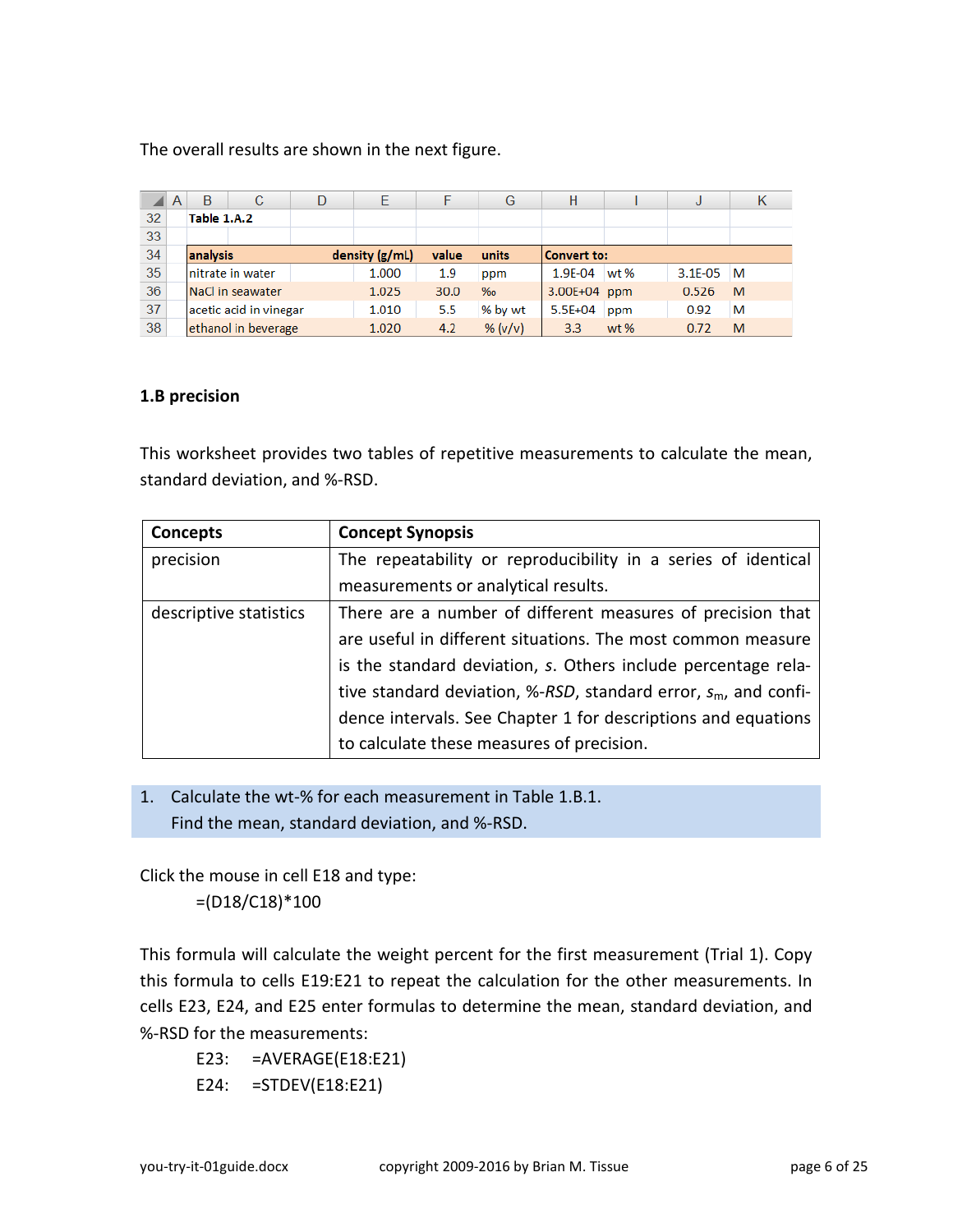E25:  $=(E24/E23)*100$ 

The results are shown in the next figure, where I've also added the column title "wt-%" and explanatory labels and units in adjacent columns:

|    | A | B                                                            | С     |                                  | F      | F | G     |  |  |  |  |  |
|----|---|--------------------------------------------------------------|-------|----------------------------------|--------|---|-------|--|--|--|--|--|
| 15 |   | Table 1.B.1 Protein analysis of extra crunchy peanut butter. |       |                                  |        |   |       |  |  |  |  |  |
| 16 |   |                                                              |       |                                  |        |   |       |  |  |  |  |  |
| 17 |   | Trial                                                        |       | Sample wt $(g)$ Protein wt $(g)$ | $wt-%$ |   |       |  |  |  |  |  |
| 18 |   |                                                              | 9.91  | 1.92                             | 19.37  |   |       |  |  |  |  |  |
| 19 |   | $\mathcal{P}$                                                | 10.17 | 2.04                             | 20.06  |   |       |  |  |  |  |  |
| 20 |   | 3                                                            | 10.54 | 2.09                             | 19.83  |   |       |  |  |  |  |  |
| 21 |   | 4                                                            | 10.01 | 2.05                             | 20.48  |   |       |  |  |  |  |  |
| 22 |   |                                                              |       |                                  |        |   |       |  |  |  |  |  |
| 23 |   |                                                              |       | mean:                            | 19.94  |   | %     |  |  |  |  |  |
| 24 |   |                                                              |       | std dev:                         | 0.46   |   | %     |  |  |  |  |  |
| 25 |   |                                                              |       | relative standard deviation:     | 2.3    |   | %-RSD |  |  |  |  |  |

I purposely used data in the example above that were percentage measurements to point out the difference between the units of the data, in this case "%", and "%-RSD". This coincidence can often be confusing so it is best to always use %-RSD or RSD when referring to relative standard deviation.

2. Column E contains formulas for statistical results for up to 20 data points in Table 1.B.2.

Write formulas to calculate the variance and standard error.

Use the table of *t* values to the right to find the 90 and 99 % confidence levels. Verify your results using Data -> Data Analysis -> Descriptive Statistics.

Table 1.B.2 is set up to calculate descriptive statistics of up to twenty data points entered in column C. Only five data points are given in this exercise, but we will write formulas so that data points can be added or deleted. Several formulas are already entered in column E, giving the results in the next figure. I have formatted the results to three decimal places to be able to compare values. In reporting a result, I would reduce this to two decimal places to match the number of significant figures of the data.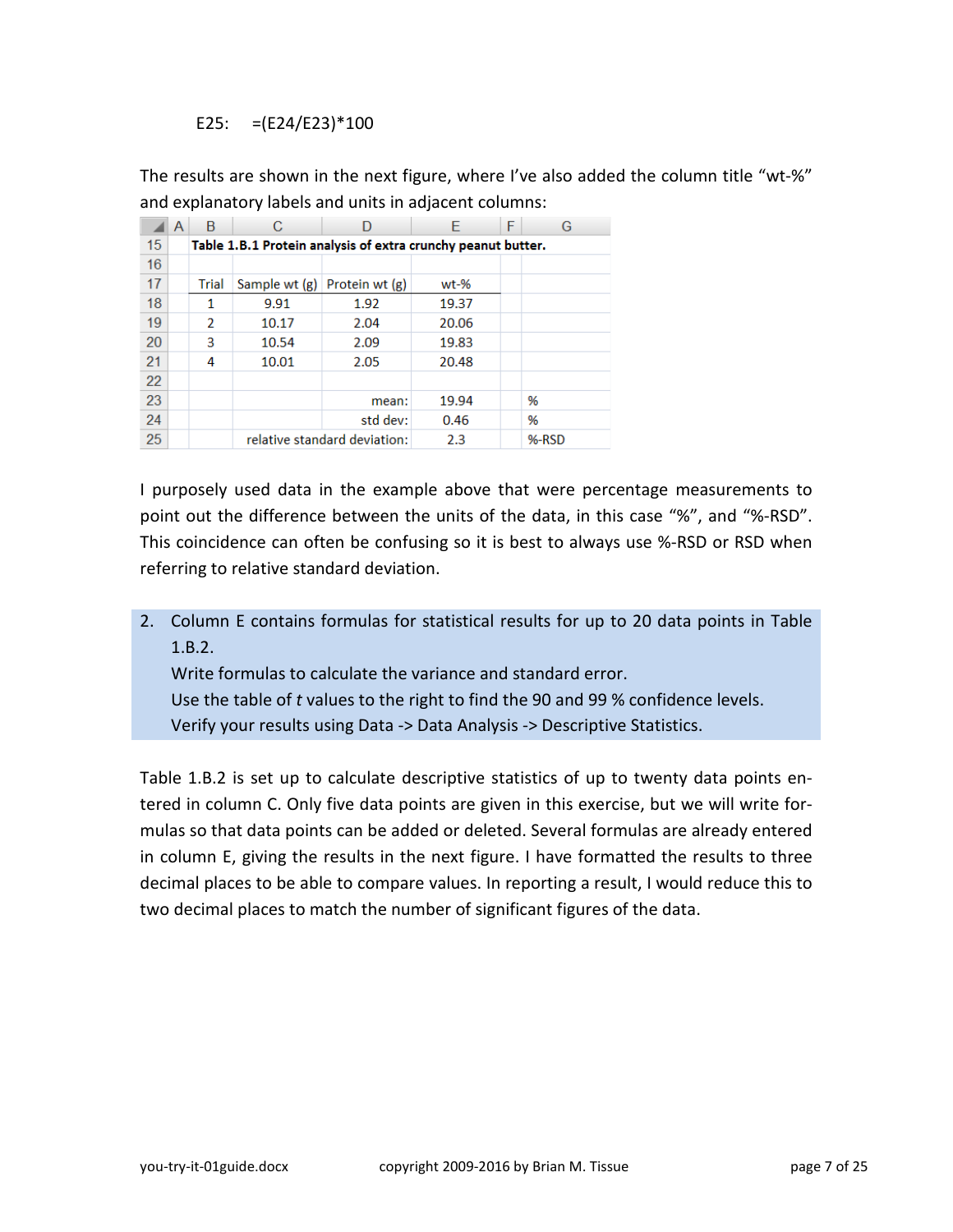|    | A | B             | С                                         | D             | Е                 | F | G          |
|----|---|---------------|-------------------------------------------|---------------|-------------------|---|------------|
| 28 |   |               | <b>Table 1.B.2 Descriptive Statistics</b> |               |                   |   |            |
| 29 |   |               |                                           |               |                   |   |            |
| 30 |   | Trial         | Data                                      |               | <b>Statistics</b> |   |            |
| 31 |   | 1             | 3.44                                      | $N =$         | 5                 |   |            |
| 32 |   | $\mathcal{P}$ | 3.11                                      | $sum =$       | 15.830            |   |            |
| 33 |   | 3             | 2.98                                      | $mean =$      | 3.166             |   |            |
| 34 |   | 4             | 3.27                                      | std dev $=$   | 0.188             |   |            |
| 35 |   | 5             | 3.03                                      |               |                   |   |            |
| 36 |   | 6             |                                           | $%-RSD =$     |                   |   |            |
| 37 |   | 7             |                                           | $variance =$  |                   |   |            |
| 38 |   | 8             |                                           | std error $=$ |                   |   |            |
| 39 |   | 9             |                                           |               |                   |   | $t$ values |
| 40 |   | 10            |                                           | $90-% C.L. =$ |                   |   |            |
| 41 |   | 11            |                                           | $95-% C.L. =$ | 0.234             |   | 2.776      |
| 42 |   | 12            |                                           | 99-% C.L. =   |                   |   |            |
|    |   |               |                                           |               |                   |   |            |

Now to write formulas for the other listed measures of precision, the %-RSD is the fraction of the standard deviation divided by the mean multiplied by 100 %. In cell E36 I enter:

=(\$E\$34/\$E\$33)\*100

The variance is the square of the standard deviation, so in cell E37 I enter:

=\$E\$34^2

The standard error is the standard deviation divided by the square root of *N*, so in cell E38 I enter:

```
=$E$34/SQRT($E$31)
```
The expression for confidence limit, *C.L.*, is:

$$
C.L. = \frac{ts}{\sqrt{N}}
$$

where *N* is the number of data points, *s* is the standard deviation, and the value of *t* is taken from a table and depends on *N*-1 and the desired level of confidence. The simplest approach to calculate *C.L.* is to write a formula and type in the appropriate *t* value. The disadvantage of typing a numerical value in a formula is that you might not remember to change the value if the data set changes. A better approach is to place the value of *t* in a separate cell and use that cell location in your formula. For the value of *t* in cell G41, the formula for the 95-% *C.L.* in cell E41 is:

```
=$G$41*$E$34/SQRT($E$31)
```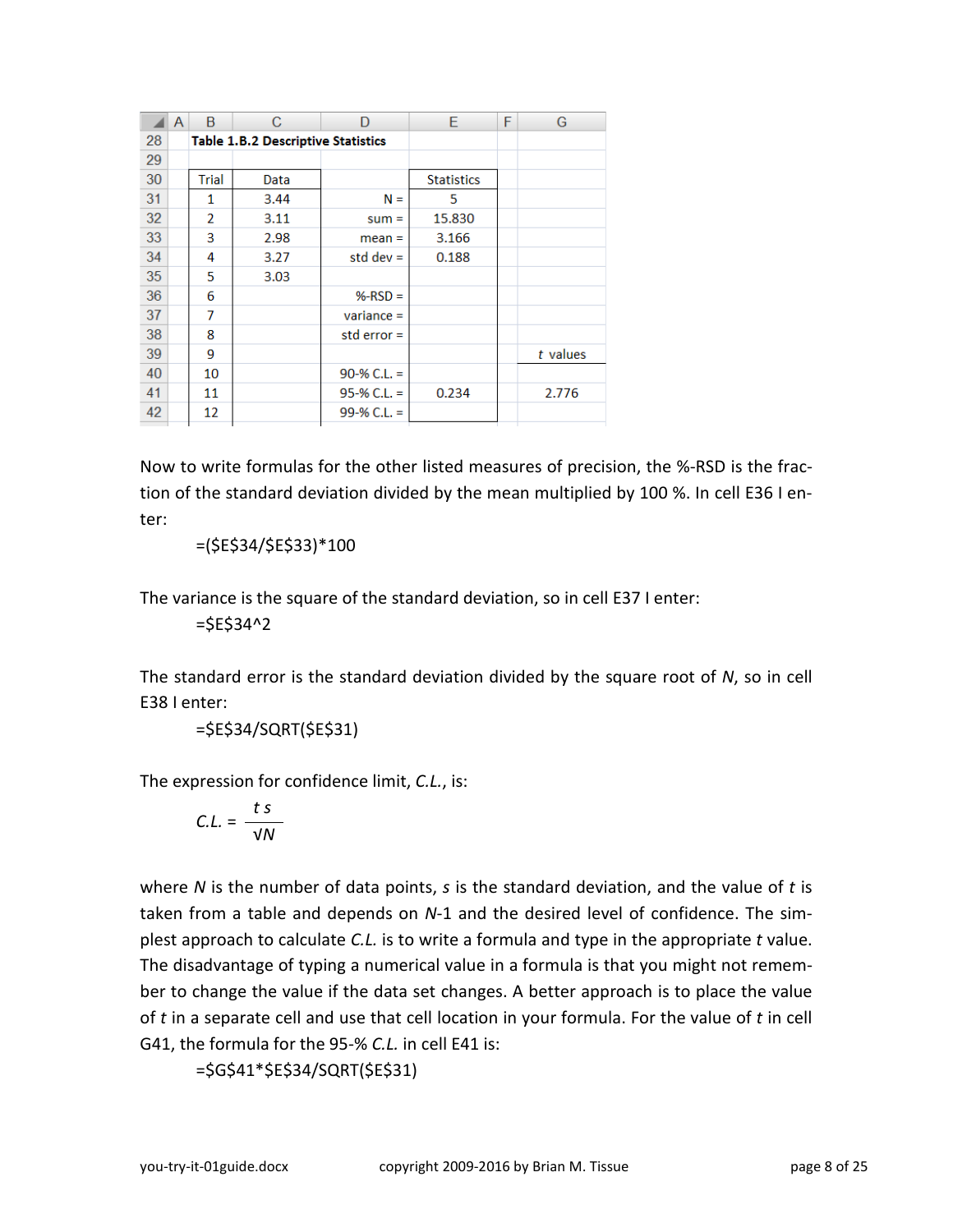I must still remember to change the *t* value in cell G41 if the data set changes. Another way to place the appropriate *t* value in cell G41 is to use the VLOOKUP function to find the *t* value in a table of values. Cell G41 contains the formula:

=VLOOKUP(\$E\$31-1,\$L\$5:\$R\$21,4,FALSE)

The parameters in the VLOOKUP function are:

=VLOOKUP(lookup\_value, table\_array, col\_index\_num, [range\_lookup])

| Parameter       | <b>This Example</b> | <b>Explanation</b>                                    |
|-----------------|---------------------|-------------------------------------------------------|
| lookup value    | $$E$31-1(N-1)$      | The value that the function locates in the first col- |
|                 |                     | umn of the table.                                     |
| table array     | \$L\$5:\$R\$21      | The worksheet array that contains the table of $t$    |
|                 |                     | values.                                               |
| col index num 4 |                     | The column that contains the value to be returned.    |
|                 |                     | The fourth column for the 95-% C.L.                   |
| [range lookup]  | FALSE               | An option to not return an approximate match, i.e.,   |
|                 |                     | to return only an exact matches.                      |

To enter formulas to calculate the 90-% and 99-% confidence levels, I copy cell E41 to cells E40 and E42 and cell G41 to cells G40 and G42. The VLOOKUP formulas must be revised to return the correct *t* value. The *t* values for the 90-% and 99-% *C.L*. are in the third and sixth columns, respectively. I revise the col index num to be:

G40: =VLOOKUP(\$E\$31-1,\$L\$5:\$R\$21,3,FALSE)

G42: =VLOOKUP(\$E\$31-1,\$L\$5:\$R\$21,6,FALSE)

|    | A | B            | С                                         | D             | E                 | F | G          |
|----|---|--------------|-------------------------------------------|---------------|-------------------|---|------------|
| 28 |   |              | <b>Table 1.B.2 Descriptive Statistics</b> |               |                   |   |            |
| 29 |   |              |                                           |               |                   |   |            |
| 30 |   | <b>Trial</b> | Data                                      |               | <b>Statistics</b> |   |            |
| 31 |   | 1            | 3.44                                      | $N =$         | 5                 |   |            |
| 32 |   | 2            | 3.11                                      | $sum =$       | 15.830            |   |            |
| 33 |   | 3            | 2.98                                      | $mean =$      | 3.166             |   |            |
| 34 |   | 4            | 3.27                                      | std dev $=$   | 0.188             |   |            |
| 35 |   | 5            | 3.03                                      |               |                   |   |            |
| 36 |   | 6            |                                           | $%-RSD =$     | 5.954             |   |            |
| 37 |   | 7            |                                           | $variance =$  | 0.036             |   |            |
| 38 |   | 8            |                                           | std error $=$ | 0.084             |   |            |
| 39 |   | 9            |                                           |               |                   |   | $t$ values |
| 40 |   | 10           |                                           | $90-% C.L. =$ | 0.180             |   | 2.132      |
| 41 |   | 11           |                                           | $95-% C.L. =$ | 0.234             |   | 2.776      |
| 42 |   | 12           |                                           | 99-% C.L. =   | 0.388             |   | 4.604      |

The results now look like the following figure: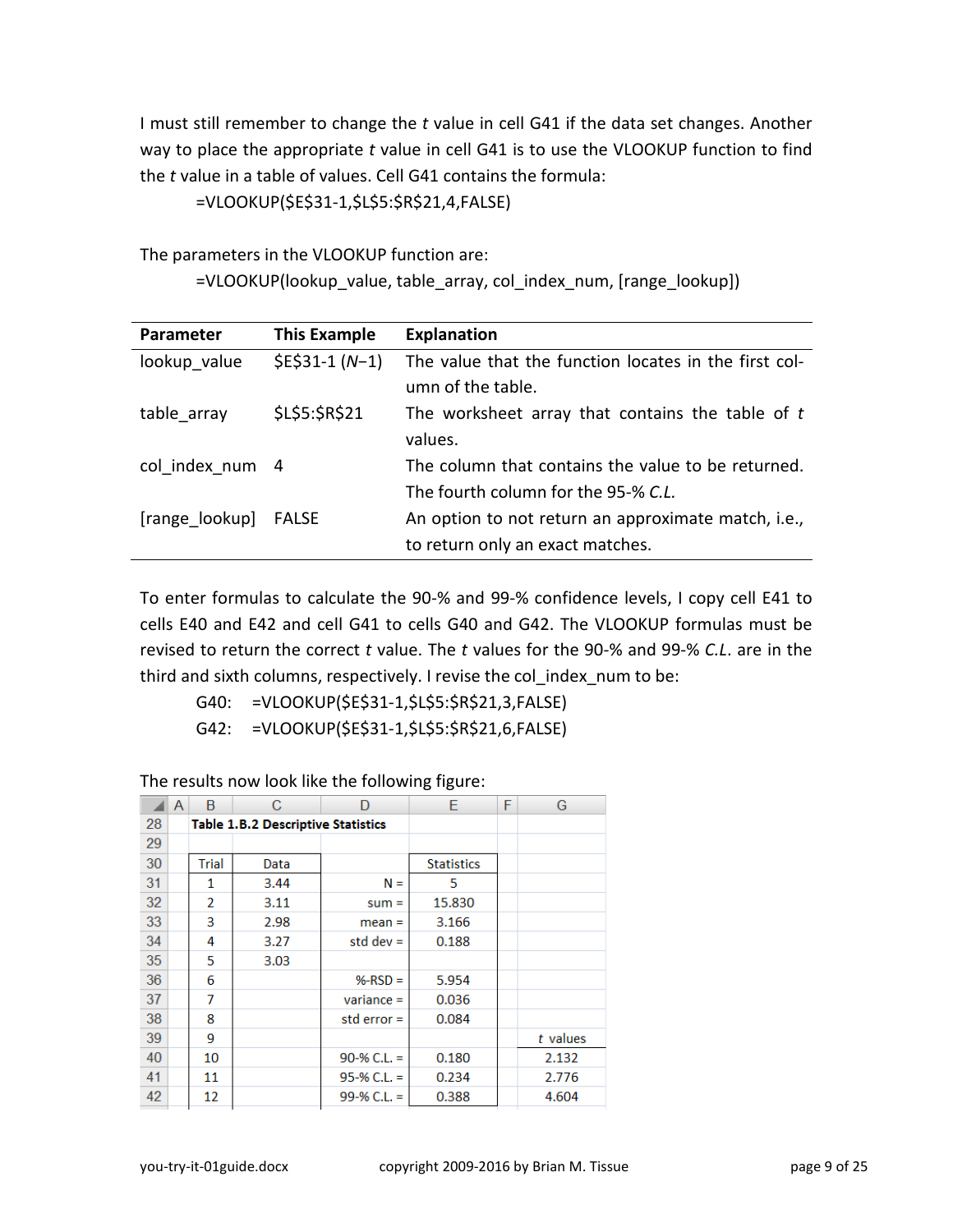The last part of this exercise is to use Excel's built-in descriptive statistics. These are accessed from Data Analysis on the Data ribbon. After finding Descriptive Statistics in the list and clicking OK, enter the following in the dialog box (see figure below):

Input Range: C31:C50 Output Range: I30 or any empty cell Summary statistics: checked Confidence Level for Mean: 99 %

The results will look like the figure below. You can repeat this analysis for different confidence levels by changing the "Confidence Level for Mean" value in the dialog box. A disadvantage of this built-in analysis is that

the values returned by Descriptive Statistics will not change if the data changes. If you edit the data, you will need to run Descriptive Statistics again.

| Column1                   |               |
|---------------------------|---------------|
|                           |               |
| Mean                      | 3.166         |
| <b>Standard Error</b>     | 0.08429709    |
| Median                    | 3.11          |
| Mode                      | #N/A          |
| <b>Standard Deviation</b> | 0.18849403    |
| Sample Variance           | 0.03553       |
| Kurtosis                  | $-0.76940565$ |
| Skewness                  | 0.78202913    |
| Range                     | 0.46          |
| Minimum                   | 2.98          |
| Maximum                   | 3.44          |
| Sum                       | 15.83         |
| Count                     | 5             |
| Confidence Level(99.0%)   | 0.38811182    |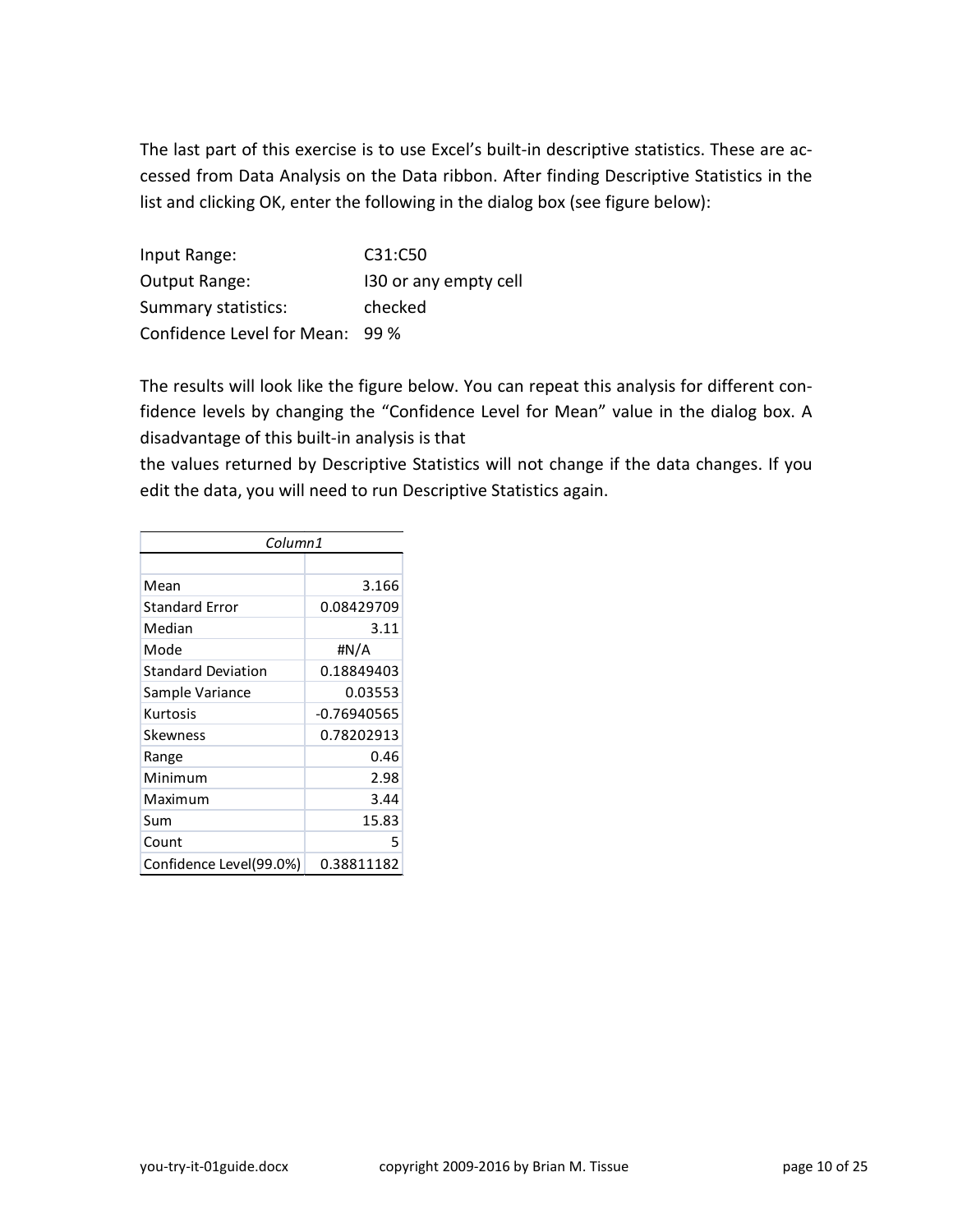#### <span id="page-10-0"></span>**1.C outlier**

This worksheet contains a set of replicate data that contains an apparent outlier. The exercise is to use statistical tests to determine if the apparent outlier may be discarded from the set.

| Concepts              | <b>Concept Synopsis</b>                                           |
|-----------------------|-------------------------------------------------------------------|
| oultier               | An outlier is a data point that is not representative of the true |
|                       | value due to a measurement error or other factor.                 |
| discarding an outlier | When no error is known to have occurred, but a measure-           |
|                       | ment appears to be very different from other values, statisti-    |
|                       | cal tests can validate discarding the outlier. Two common         |
|                       | tests are Dixon's Q-test and Peirce's criterion.                  |

## 1. Determine which data value in Table 1.C.1 is a potential outlier and calculate Q. Determine if the outlier may be discarded at the 95-% or 99-% confidence levels.

The procedure for Dixon's Q-test is to calculate the value *Q* for a suspected outlier and compare it to a critical value, *Q*c. Values of *Q*<sup>c</sup> are taken from a table and depend on *N* and the desired confidence level. The next figure shows the data in columns B and C, basic statistics of the data, and values of  $Q_c$  for  $N = 5$ . The 36.5 mV measurement appears much lower than the other values in the data set. The calculations in this worksheet will test if this value may be discarded.

|    | A | B     | С                                        |             | F              |                      | G |
|----|---|-------|------------------------------------------|-------------|----------------|----------------------|---|
| 12 |   |       | <b>Table 1.C.1 Calcium Potentiometry</b> |             |                |                      |   |
| 13 |   | Trial | <b>ISE Result (mV)</b>                   |             | <b>Results</b> |                      |   |
| 14 |   |       | 39.8                                     | $N =$       | 5              | $Q_c$ (95 %) = 0.710 |   |
| 15 |   | 2     | 36.5                                     | $sum =$     | 195.0          | $Q_c$ (99 %) = 0.821 |   |
| 16 |   | 3     | 39.9                                     | $mean =$    | 39.00          |                      |   |
| 17 |   | 4     | 39.2                                     | std dev $=$ | 1.42           |                      |   |
| 18 |   | 5     | 39.6                                     |             |                |                      |   |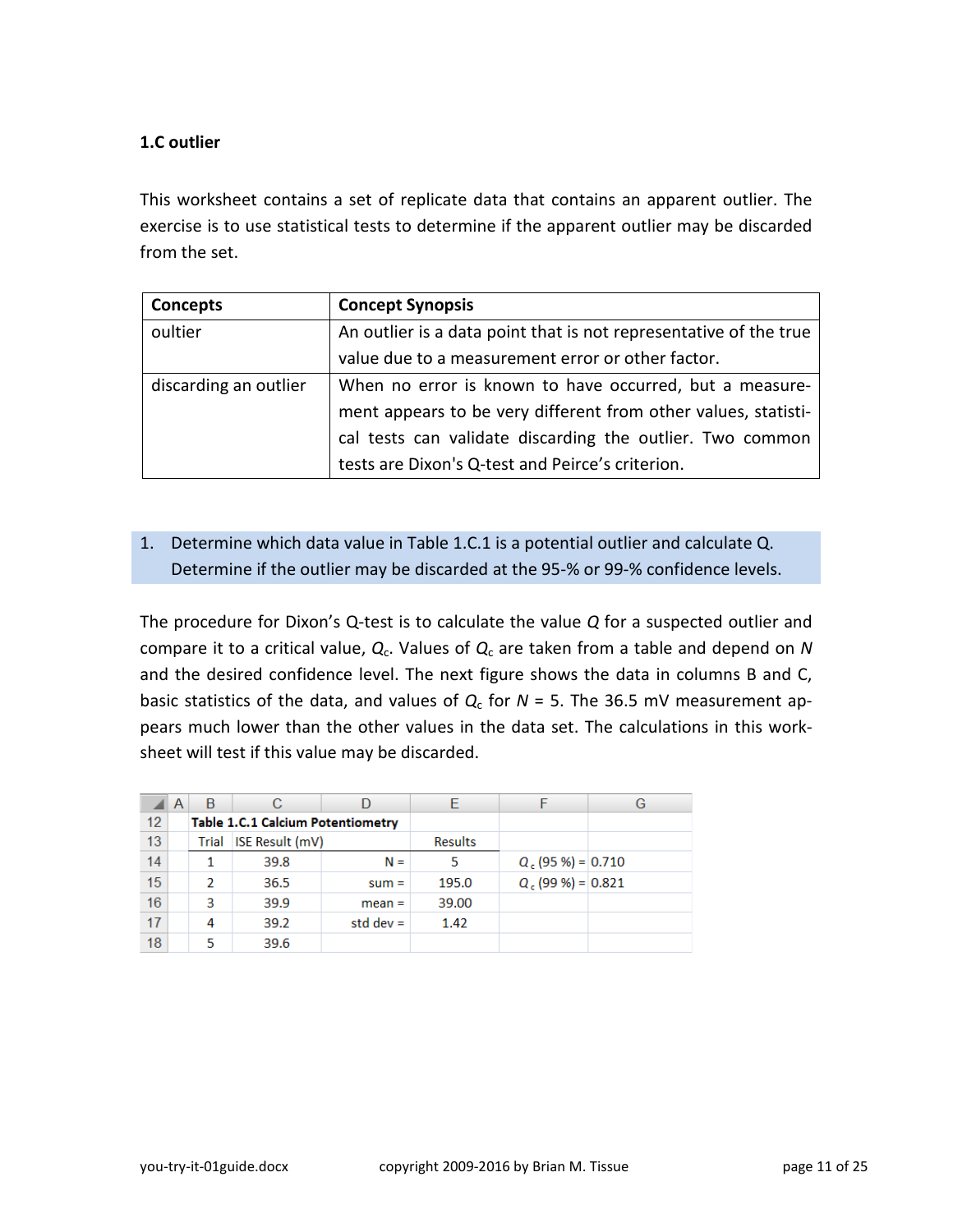The expression for Dixon's Q-test is:

$$
Q = \frac{|\text{outlier} - \text{closest}|}{|\text{max} - \text{min}|}
$$

where the values are:

- outlier:the suspected outlier
- closest: the data value closest to the suspected outlier
- max: the largest value in the data set
- min: the smallest value in the data set

The value of *Q* for the 36.5 mV result is:

 $Q = \frac{|\text{outlier} - \text{closest}|}{\frac{1}{2} - \frac{1}{2} = \frac{136.5 - 39.2}{25.5 - 1} = 0.794$ |max – min| |39.9 − 36.5|

On comparing the calculated *Q* of 0.794 to the *Q*<sup>c</sup> values, the 36.5 mV outlier may be discarded at the 95-% confidence level  $(Q_c = 0.710)$ , but not at the 99-% confidence level  $(Q_c = 0.821)$ .

There are two useful Excel functions to automate finding values based on relative size:

=SMALL(range,k) =LARGE(range,k)

The SMALL function returns the lowest values in the cell range, in this case C14:C18. The numerical argument, k, indicates the smallest, 1, the next smallest, 2, and so on. The LARGE function operates in the same way, finding the largest values in the specified cell range. We will use these functions to automate finding potential outliers, i.e., the smallest and largest values in a data set. In cells C23 and C24 I enter:

```
=SMALL($C$14:$C$18,1)
=LARGE($C$14:$C$18,1)
```
To easily identify the data value farthest from the mean, I enter in cells D23 and D24 the formulas:

```
=C23-$E$16
=C24-$E$16
```
These differences are called the deviations or residuals from the mean. In this particular example the smallest value of 36.5 is 2.5 from the mean and the largest value of 39.9 is 0.9 from the mean. The question we will answer is whether or not the 36.5 value is so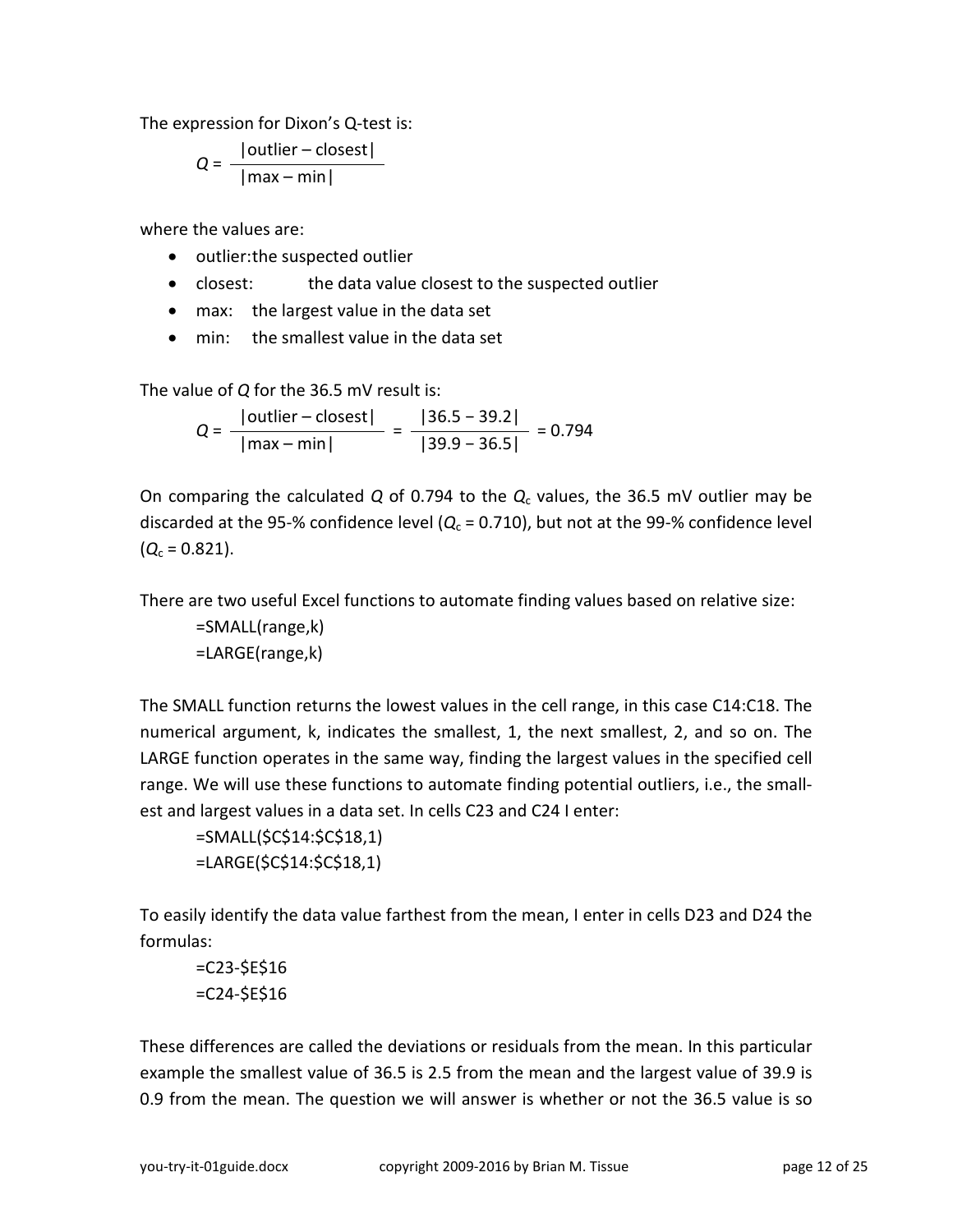far from the mean that there was likely an error in the measurement. To calculate the Dixo*n Q p*arameter, I find the closest values to the min and max values by entering in cells E23 and E24:

```
=SMALL($C$14:$C$18,2)
=LARGE($C$14:$C$18,2)
```
Although I am only testing for the minimum value of 36.5 mV, I will write formulas for both the min and max so that I can reuse these formulas for other data sets. Now typing the *Q* calculation in cells F23 and F24:

=ABS(C23-E23)/ABS(C24-C23) =ABS(C24-E24)/ABS(C24-C23)

where the ABS( ) function returns the absolute value of the value in the parentheses. I can compare the calculated *Q* to the *Q*<sup>c</sup> values using an IF function. In cells G23 and G24 I enter, respectively:

= IF(\$F23>\$G\$14,"discard","do not discard") = IF(\$F24>\$G\$14,"discard","do not discard")

The IF function compares the two values, and if the logical relationship is true displays "discard", and if not true displays "do not discard". The overall results are shown in the next figure:

|    | A |                           |       |           |               |           |                |                |
|----|---|---------------------------|-------|-----------|---------------|-----------|----------------|----------------|
| 21 |   | Dixon Q -test calculation |       |           |               |           |                |                |
| 22 |   |                           | value | deviation | closest value | Dixon's Q | $Q$ , (95 %)   | $Q$ , (99 %)   |
| 23 |   | $min =$                   | 36.5  | $-2.5$    | 39.2          | 0.794     | discard        | do not discard |
| 24 |   | $max =$                   | 39.9  | 0.9       | 39.8          | 0.029     | do not discard | do not discard |

## 2. Repeat using Peirce's criterion.

The procedure to use Peirce's criterion is to first calculate the deviation from the mean for a suspected outlier:

*d* =  $|x_i - \overline{x}|$ 

where  $x_i$ , is the suspected outlier and  $\bar{x}$  is the mean. This deviation is then compared to the maximum deviation,  $d_{\text{max}}$ , that is expected for a random distribution given the number of data values.  $d_{\text{max}}$  is found from:

 $d_{\text{max}} = sR$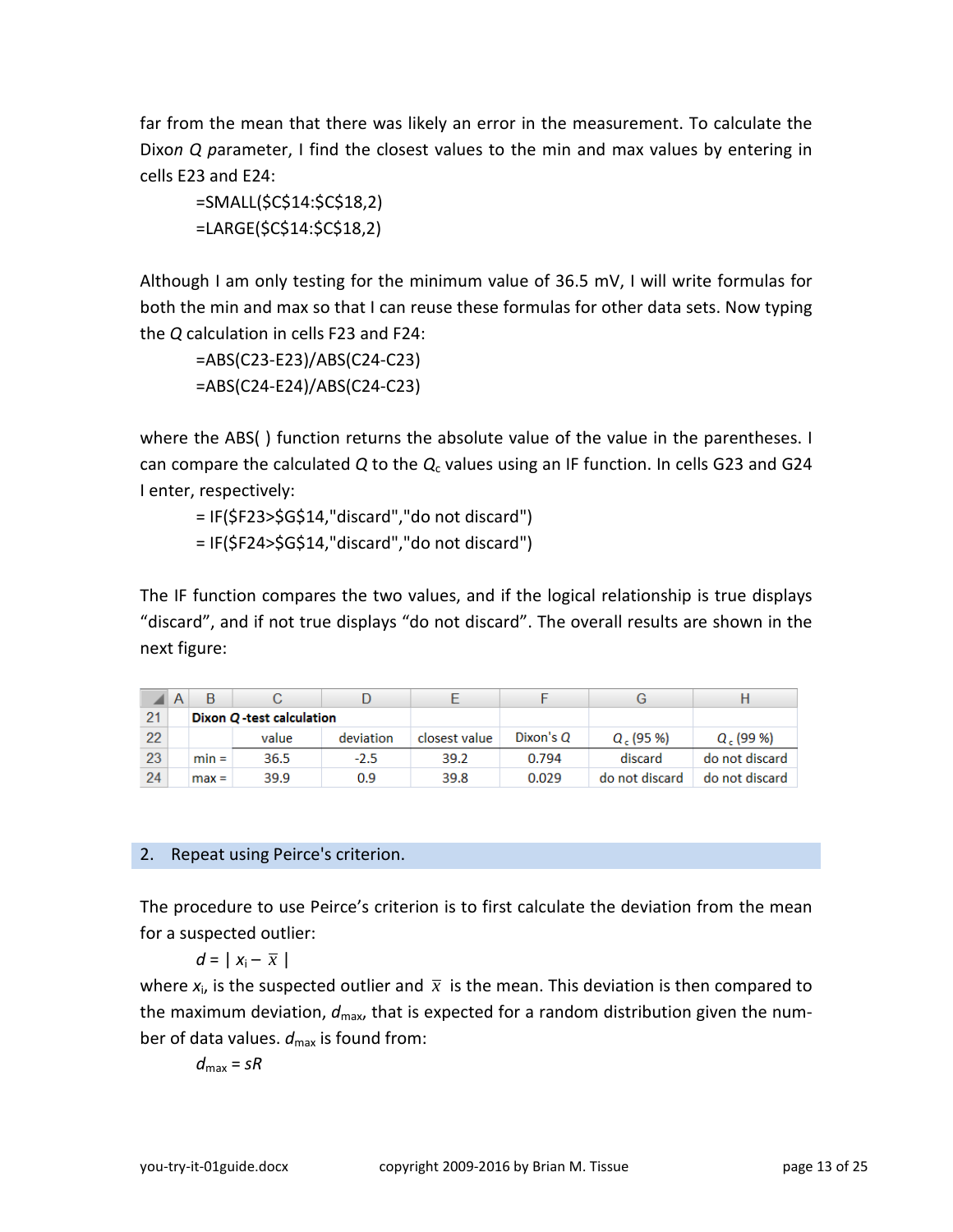where *s* is the sample standard deviation and *R* is taken from a table of values. If the deviation of the suspected outlier is larger than  $d_{\text{max}}$ , it is improbable that the outlier occurred by chance. The suspected outlier may therefore be discarded if this condition is met:

$$
|x_i - \overline{x}| > d_{\max}
$$

In cells C30:D31 I enter formulas to find the min, max, and their deviations from the mean:

C30: =SMALL(\$C\$14:\$C\$18,1) C31: =LARGE(\$C\$14:\$C\$18,1) D30: =ABS(C30-\$E\$16) D31: =ABS(C31-\$E\$16)

where I also include the ABS( ) function to find the absolute value of the deviations. As before, I do calculations for both the min and max to be able to reuse the formulas for other data sets. The value of *R* from the adjacent table is placed in cells E30 and E31 using a look-up function:

```
=VLOOKUP($E$14,$K$30:$L$44,2,FALSE)
```

```
I enter in cells F30 and F31 the maximum deviation, d_{\text{max}} = sR, using:
```

```
F30: =E30*$E$17
F31: =E31*$E$17
```

```
In cells G30 and G31 I enter an IF function to test if |x_i - \overline{x}| > d_{\text{max}}.
```

```
G30: =IF(D30>F30,"discard","do not discard")
```

```
G31: =IF(D31>F31,"discard","do not discard")
```
The results are shown in the following figure. The 36.5 mV value may be discarded based on Peirce's criterion.

|    | Α |                           |       |           |      |                  |                |
|----|---|---------------------------|-------|-----------|------|------------------|----------------|
| 28 |   | <b>Peirce's criterion</b> |       |           |      |                  |                |
| 29 |   |                           | value | deviation |      | $u_{\text{max}}$ | result         |
| 30 |   | $min =$                   | 36.5  | 2.5       | 1.51 | 2.15             | discard        |
| 31 |   | $max =$                   | 39.9  | 0.9       | 1.51 | 2.15             | do not discard |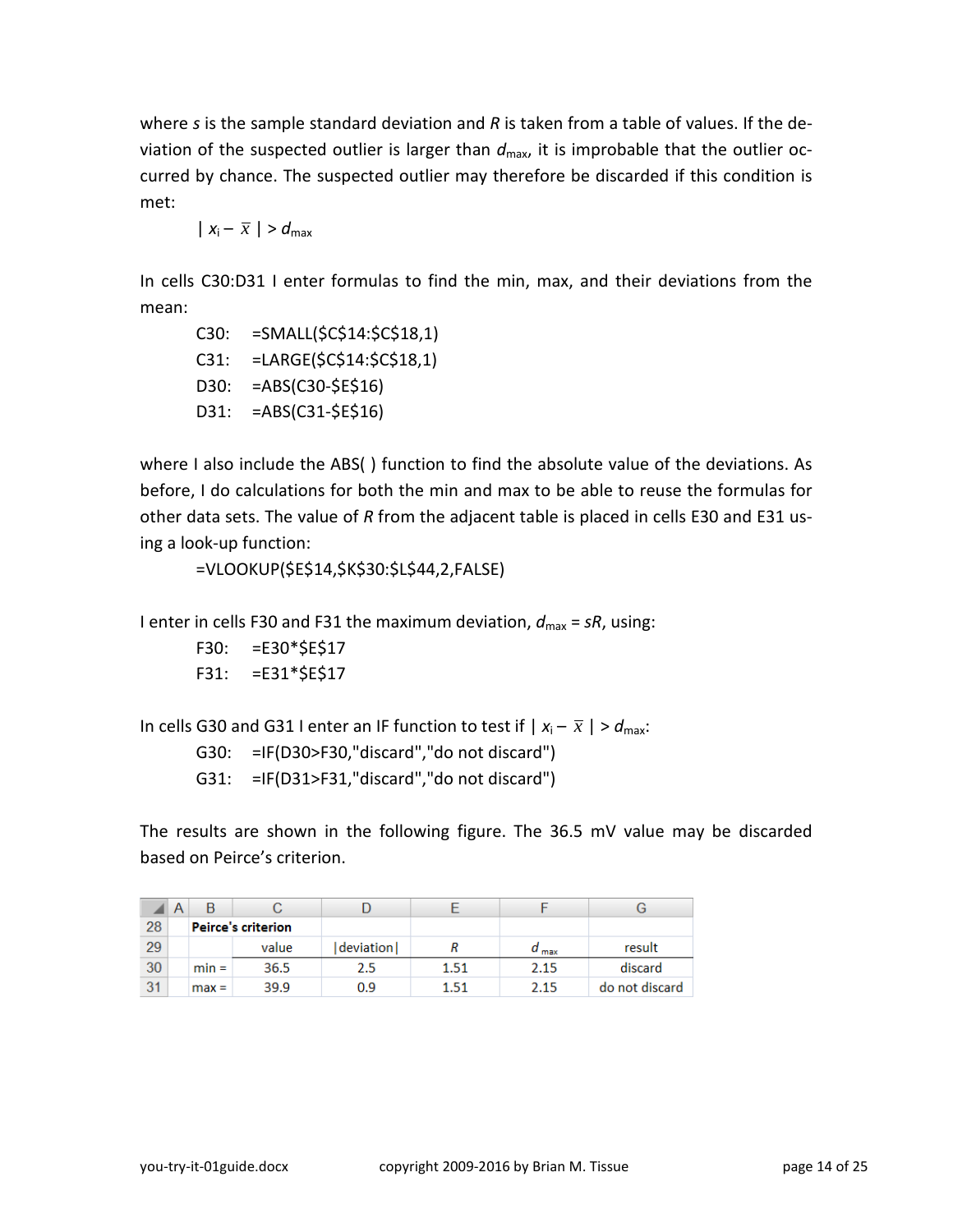## <span id="page-14-0"></span>**1.D LOD-LOQ**

This worksheet contains two data sets for calculating Limit of Detection (LOD) and Limit of Quantitation (LOQ).

| Concepts              | <b>Concept Synopsis</b>                                        |
|-----------------------|----------------------------------------------------------------|
| Limit of Detection    | The minimum concentration at which an analyte may be re-       |
| (LOD)                 | ported as being detected. Generally taken to be the concen-    |
|                       | tration that produces an analytical signal three times greater |
|                       | than the noise level.                                          |
| Limit of Quantitation | The minimum concentration at which the concentration of an     |
| (LOQ)                 | analyte may be reported. Generally taken to be the concen-     |
|                       | tration that produces an analytical signal 10 times greater    |
|                       | than the noise level.                                          |

## 1. Determine the S/N, LOD, and LOQ for the measurement in Table 1.D.1.

The level of the blank, given by the average of the blank measurements, is easily subtracted from any measurement. The limit to our ability to make a measurement is how much this blank varies. Thus the lowest concentration that we can determine is limited by the intrinsic noise in the measurement, which is measured by the standard deviation of the blank. Type the labels 'average' and 'std dev' below the data table in cells B23 and B24. In cells C23:D24 type the formulas:

- C23: =AVERAGE(C18:C22)
- C24: =STDEV(C18:C22)
- D23: =AVERAGE(D18:D22)
- D24: =STDEV(D18:D22)

The blank standard deviation in cell C24 provides a measure of the intrinsic noise of the measurement. For the LOD we use three times this noise level and for the LOQ we use 10 times this noise level. The labels "3x noise =", "10x noise =", and "calibration" are entered to the right of the data table. In cells H19 and H20 enter:

 $H19: =3*$C$24$  $H20: =10*{$C$24}$ 

These results are the signal levels in cps for the LOD and LOQ. We can use the result from the 10.0 ppm standard as calibration to convert these values to concentration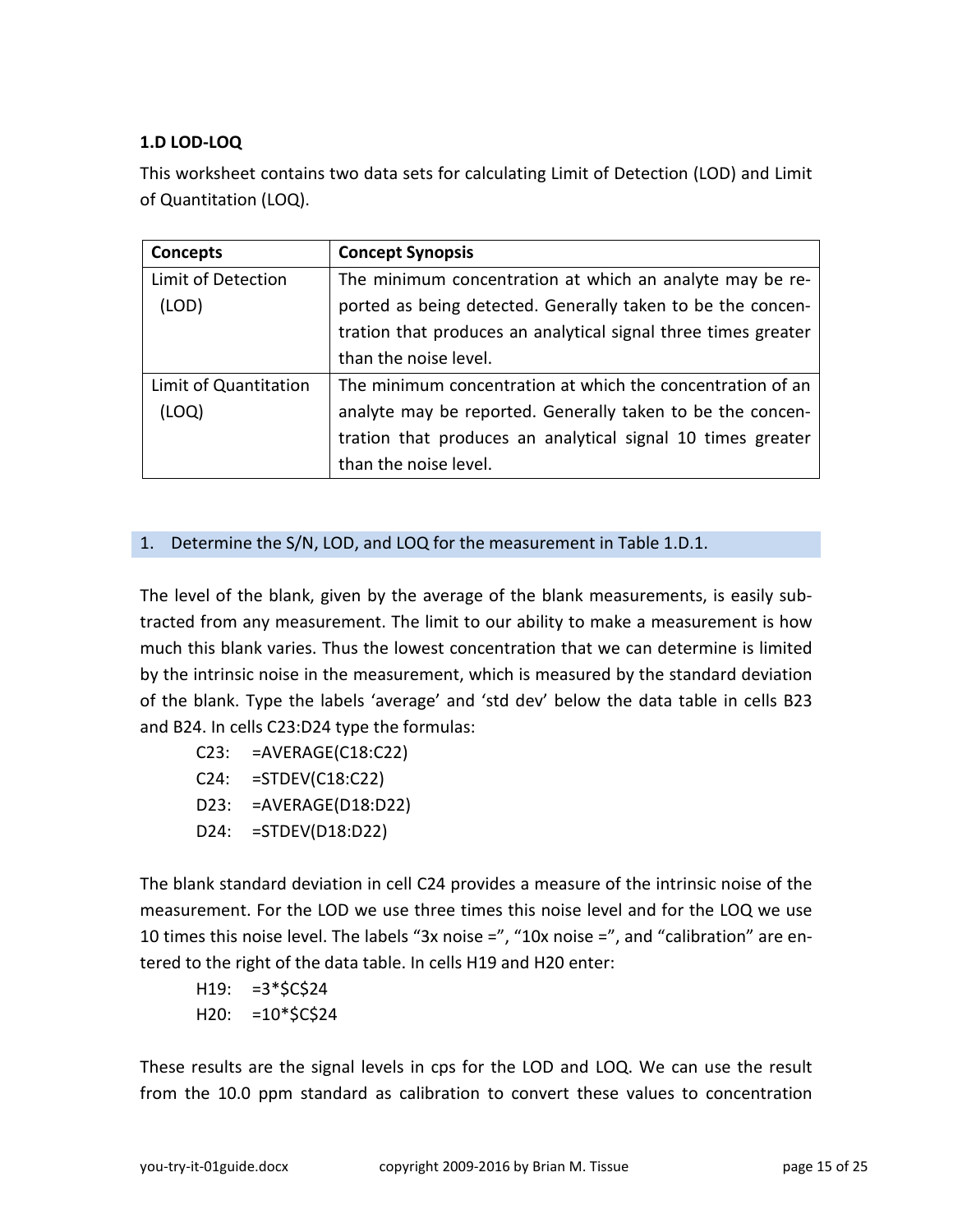units. Since the blank is non-zero, we subtract it from the measurement. We will also convert the units from ppm to ppb:

measured signal  $\frac{1734259 \text{ cps} - 630 \text{ cps}}{(10.0 \text{ ppm})(1000 \text{ ppb/ppm})} = 173.4 \text{ cps/ppb}$ 

In this case the blank measurement is small enough to neglect, but I will retain it in the calculation to be correct if I reuse the formulas. In cell H21 enter the formula:

=(D23-C23)/(H17\*H18)

In cells H23 and H24 enter the formulas:

H23: =H19/H21  $H24: = H20/H21$ 

These formulas will calculate the LOD and LOQ in the units of ppb. Modify the formulas in F15 and F16 by adding "1000\*" and enter the units "ppb" in cells G15 and G16. Adjust the number format if necessary and highlighting produces something like the following figure:

|    | A | B       | C     | D                                                               | F | F | G                       | H    |            |
|----|---|---------|-------|-----------------------------------------------------------------|---|---|-------------------------|------|------------|
| 15 |   |         |       | Table 1.F.1. Repetitive fluorescence measurements. <sup>1</sup> |   |   |                         |      |            |
| 16 |   |         | blank | standard                                                        |   |   |                         |      |            |
| 17 |   | trial   | (cps) | (cps)                                                           |   |   | standard concentration: | 10.0 | ppm        |
| 18 |   |         | 753   | 1667287                                                         |   |   |                         | 1000 | ppb/ppm    |
| 19 |   | 2       | 620   | 1670694                                                         |   |   | $3x$ noise =            | 159  | <b>CDS</b> |
| 20 |   | 3       | 703   | 1670408                                                         |   |   | $10x$ noise =           | 531  | <b>CDS</b> |
| 21 |   | 4       | 620   | 1668215                                                         |   |   | $calibration =$         | 173  | cps(ppb    |
| 22 |   | 5       | 576   | 1927720                                                         |   |   |                         |      |            |
| 23 |   | average | 630   | 1734259                                                         |   |   | LOD:                    | 0.9  | ppb        |
| 24 |   | std dev | 53    | 128979                                                          |   |   | LOQ:                    | 3.1  | ppb        |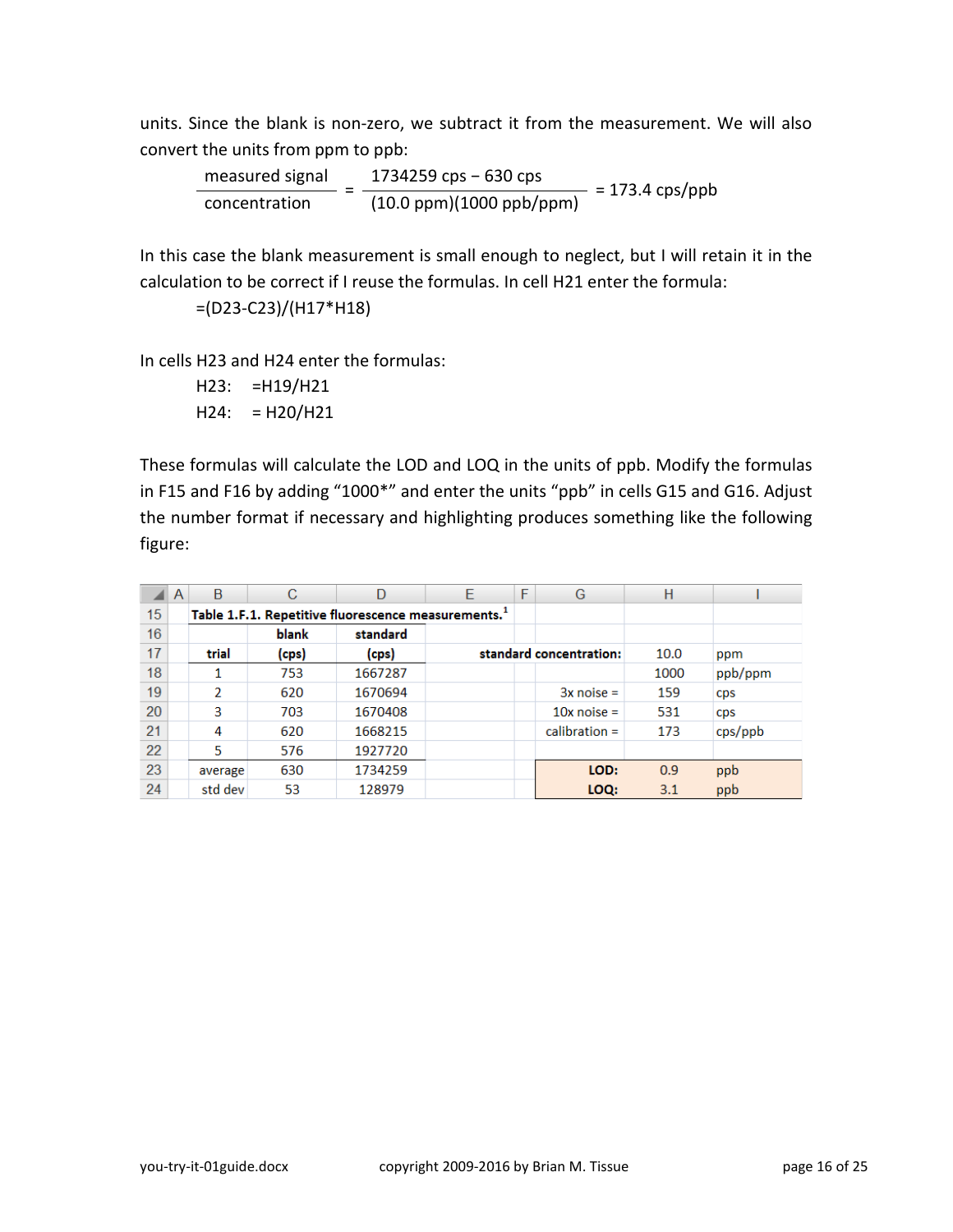#### 2. Correct the measurements in Table 1.D.2 for the nonzero background and plot. Determine the LOD and LOQ.

I left column C empty in Table 1.D.2 to make is easy to highlight the data to plot. To correct the data I find the average blank measurement. In cells D36 and D37 enter:

```
=AVERAGE(E30:E35)
=STDEV(E30:E35)
```
The average value in cell D36 is then used to correct the measured signal for the nonzero background. In cell C30 enter the formula:

=D30-\$D\$36

Be sure to use absolute referencing for cell D36, then copy this formula down to cell

C35. Now highlight cells B30:C35 and insert a scatter chart. Add a trendline to the data and show the equation on the chart. Since we've subtracted the background to correct the data, we can justify forcing the intercept



through 0,0. In the figure to the right I've set the maximum values for the x and y axes to expand the lower concentration data. Plotting the data is not necessary for determining the LOD and LOQ, but it gives us a visual tool of what we are doing. The error bars in the plot are set to the LOD that we find below.

In cells G32:G34 are enter the labels as done previously. In cells H32 and H33 enter the formulas for the 3x and 10x noise levels:

```
=3*SE$37
=10*5E$37
```
In cell H34 enter the following formula to find the slope of the line for the data: =SLOPE(C30:C35,B30:B35)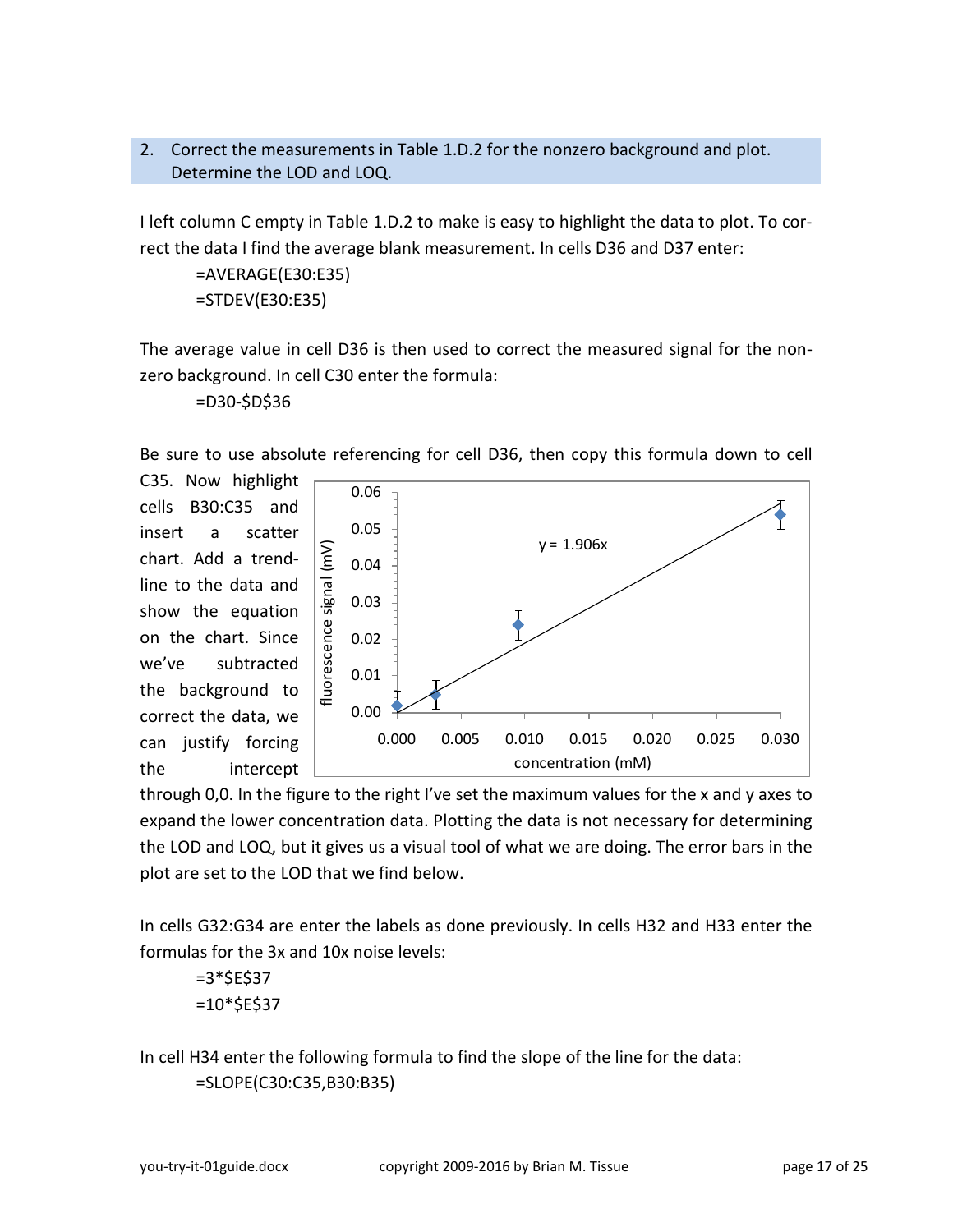In cells H36 and H37 enter the formulas to calculate the LOD and LOQ in units of mM:

H23: =H19/H21  $H24: = H20/H21$ 

Adding labels and formatting will give something like the following figure:

|    | A | B     | C                                                                             | D           | E           | F | G             | н     |    |
|----|---|-------|-------------------------------------------------------------------------------|-------------|-------------|---|---------------|-------|----|
| 27 |   |       | Table 1.F.2. Fluorescence signal as a function of concentration. <sup>2</sup> |             |             |   |               |       |    |
| 28 |   | conc  | corrected                                                                     | measured    | blank       |   |               |       |    |
| 29 |   | (mM)  | signal (mV)                                                                   | signal (mV) | signal (mV) |   |               |       |    |
| 30 |   | 0.300 | 0.576                                                                         | 0.581       | 0.006       |   |               |       |    |
| 31 |   | 0.095 | 0.168                                                                         | 0.173       | 0.003       |   |               |       |    |
| 32 |   | 0.030 | 0.054                                                                         | 0.059       | 0.006       |   | $3x$ noise =  | 0.004 |    |
| 33 |   | 0.009 | 0.024                                                                         | 0.029       | 0.005       |   | $10x$ noise = | 0.013 |    |
| 34 |   | 0.003 | 0.005                                                                         | 0.010       | 0.006       |   | slope $=$     | 1.911 |    |
| 35 |   | 0.000 | 0.002                                                                         | 0.007       | 0.004       |   |               |       |    |
| 36 |   |       |                                                                               | average     | 0.0050      |   | LOD:          | 0.002 | mM |
| 37 |   |       |                                                                               | std dev     | 0.0013      |   | LOO:          | 0.007 | mM |

What we are saying is that we can detect the analyte at 0.002 mM or higher and that we can quantitate the analyte at 0.007 mM or higher. Compare these values to the scatter in the data points in the plot above. A sample that produces a fluorescence signal between 0.004 and 0.013 we say is detectable, and a sample with a signal greater than 0.013 we will use the calibration line to report a concentration value.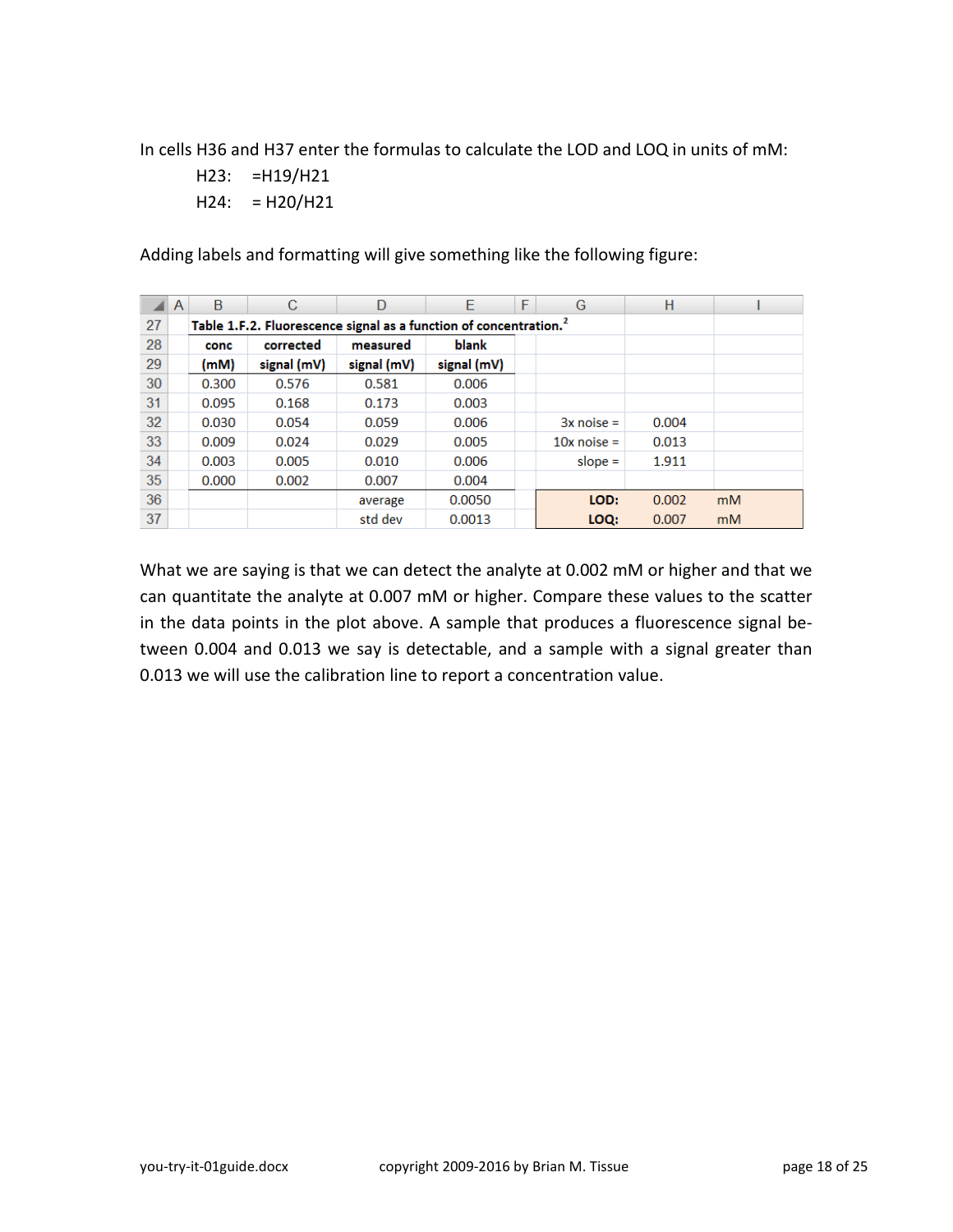#### <span id="page-18-0"></span>**1.E calibration**

This worksheet contains measurement results of acetylsalicylic acid (ASA or aspirin) using light absorption. We do not need to know the details of the absorption measurement, but the key point is that a measured absorbance, *A*, is directly proportional to analyte concentration:

 $A \propto c_{\text{ASA}}$ 

The exercise is to use the measurement of a standard solution of ASA to determine the concentration in solutions of unknown concentration.

| Concepts          | <b>Concept Synopsis</b>                                          |
|-------------------|------------------------------------------------------------------|
| proportionality   | Setting up a proportionality expression to relate an unknown     |
|                   | to a known.                                                      |
| calibration curve | Using multiple pairs of x, y data to construct a proportionality |
|                   | curve.                                                           |

# 1. Calculate the ASA concentration in the unknown samples using a simple proportionality.

The measurement procedure is given in the worksheet for completeness. The main point is that the measured absorbance, *A*, is directly proportional to concentration. Given  $A \propto c_{\text{ASA}}$ , we can set up a proportionality expression for measurements made using identical conditions:

$$
\frac{c_{\text{unk}}}{A_{\text{unk}}} = \frac{c_{\text{std}}}{A_{\text{std}}}
$$

Here the 'unk' subscript refers to the solution of unknown concentration and 'std' refers to the standard solution. All values except *c*unk are known, so we solve for *c*unk by entering the two absorbance measurements and the standard concentration.

An equivalent approach is to write the proportionality expression for the standard:

$$
A_{\rm std} = Z c_{\rm std}
$$

where *Z* is the proportionality factor for the particular experimental conditions. On rearranging for *Z* we have:

$$
Z = \frac{A_{\text{std}}}{C_{\text{std}}}
$$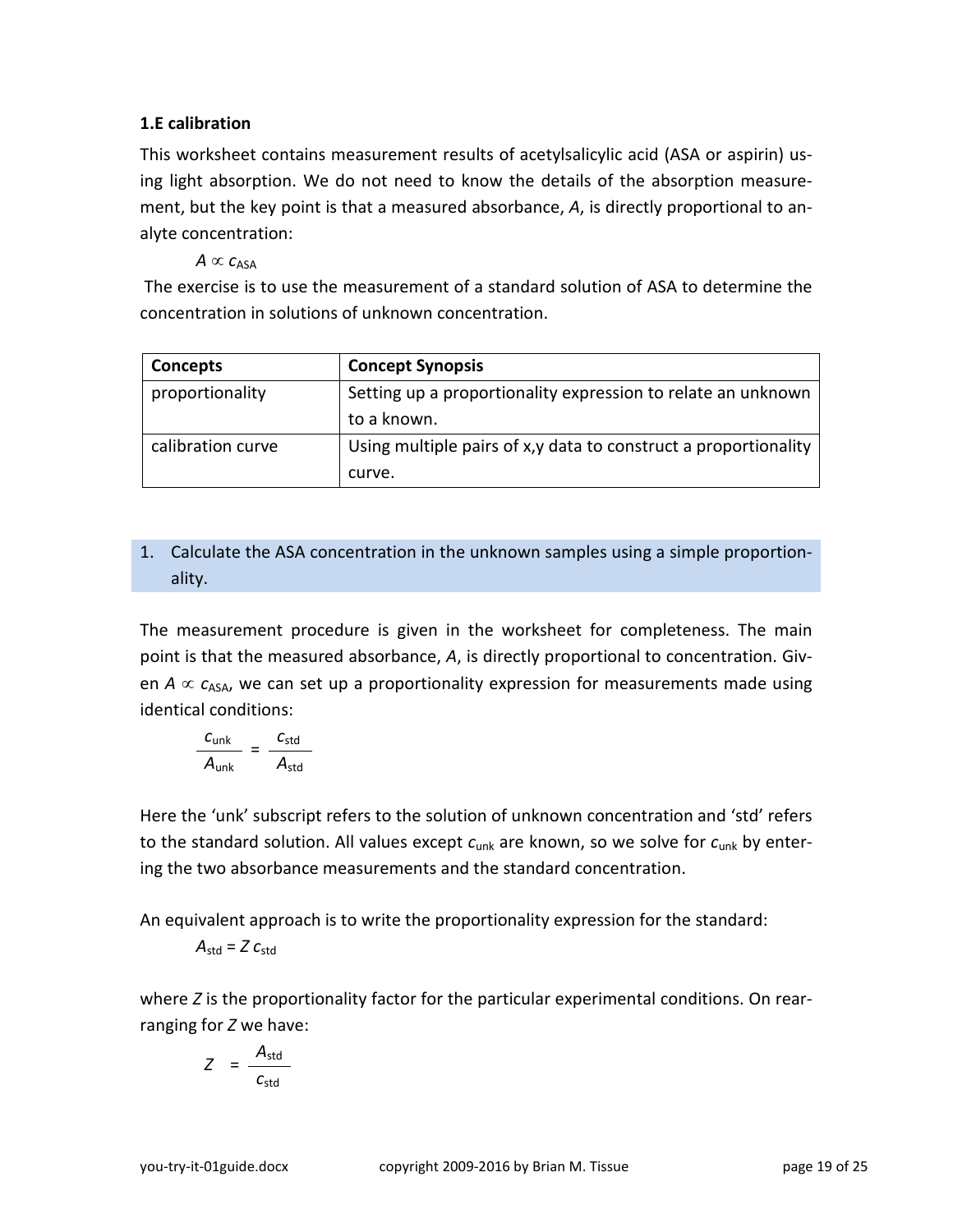We can use this known proportionality factor to find  $c<sub>unk</sub>$  for an unknown measurement:

$$
A_{\text{unk}} = Z c_{\text{unk}}
$$

Rearranging gives an expression to solve for the unknown concentration:

$$
c_{\text{unk}} = \frac{A_{\text{unk}}}{Z}
$$

These two approaches to solve the calculation are equivalent. Use whichever variation that you find most intuitive and the least error-prone.

The measurements and standard concentration are already entered in Table 1.E.1:

|    | $\overline{A}$ | В |             |            |       |          |
|----|----------------|---|-------------|------------|-------|----------|
| 16 |                |   | Table 1.D.1 |            |       |          |
| 17 |                |   |             | absorbance | blank | conc (M) |
| 18 |                |   | standard    | 0.363      | 0.000 | 5.00E-05 |
| 19 |                |   | Sample 1    | 0.222      | 0.000 |          |
| 20 |                |   | Sample 2    | 0.311      | 0.043 |          |

Using the calculation:

$$
c_{\text{unk}} = \frac{A_{\text{unk}} c_{\text{std}}}{A_{\text{std}}}
$$

For Sample 1 I type in cell F19: =D19\*\$F\$18/\$D\$18

The result is 3.06E-05 M.

The sample 2 calculation is almost the same, but in this case there is some background "absorbance" due to turbidity. We correct the measured absorbance by subtracting the non-zero background, A<sub>blank</sub> using the calculation:

$$
c_{unk} = \frac{(A_{unk} - A_{blank})c_{std}}{A_{std}}
$$

In cell F20 I enter:

=(D20-E20)\*\$F\$18/\$D\$18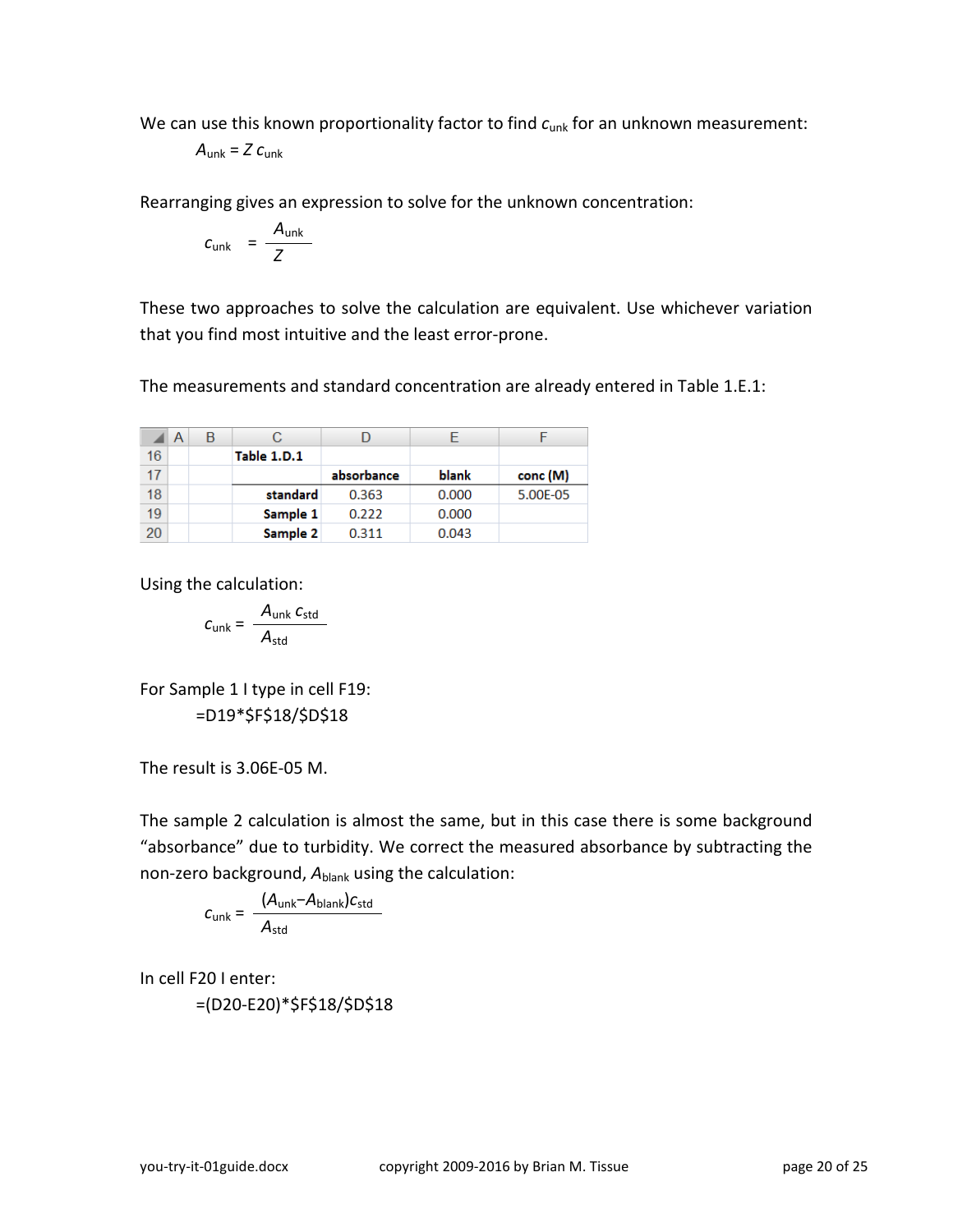and the result is 3.69E-05 M. Not subtracting the blank absorbance would give an erroneous concentration of 4.28E-05 M, a result that is more than 15 % larger than using the corrected calculation.

# 2. Generate a two-point calibration curve using 0,0 and the standard measurement. Calculate the ASA calculation in the unknown samples using the calibration curve..

A calibration curve is a plot of an analytical signal versus analyte concentration. Besides generating an equation that is convenient to calculate the concentration of an unknown, it shows us the linear range of the method. This particular example of plotting the standard measurement and the 0,0 origin does not illustrate this advantage, and we are using our knowledge of the measurement to assume that the relationship,  $A \propto c_{\text{ASA}}$ , is linear between  $A = 0$  and  $A = A_{std}$ .

Generating a trendline or using the Excel SLOPE function are equivalent to finding *Z* above. The only real usefulness of the plot is as a visual tool to remind us that we are assuming a linear relationship up to A<sub>std</sub>. In general we do not extrapolate a calibration curve beyond our standard concentration. For UV-vis absorption, most commercial spectrophotometers will produce linear results for absorbance between 0.1 and 1.0. In this particular case, we dilute our unknown solution to be less than the concentration of the standard.

I retype the blank and standard values in a new table and then I select the data to insert a scatter plot (see Figure below). If your plot looks different, right-click in the chart, choose "Select Data…", click the "Switch Row/Column" button, and click OK. Right click on a data point, select "Add Trendline...", check the boxes to "Display equation on chart" and "Set Intercept = 0.0", and click the Close button. After formatting the axes, you should have something like the following figure.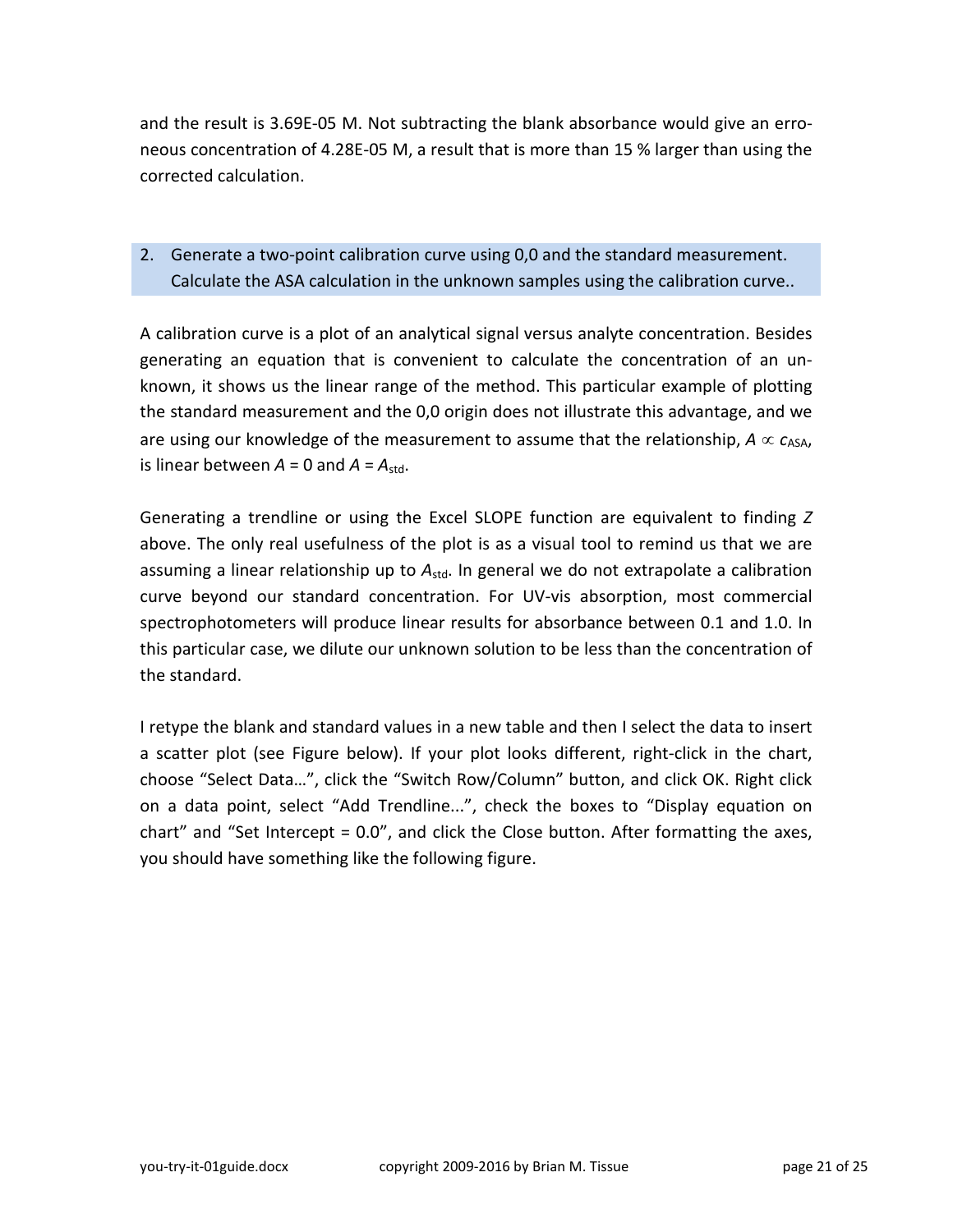

The slope from this linear equation is the proportionality factor relating a measured absorbance (the y value) to an unknown concentration (the x value). The calculation is the same as described above for finding the proportionality constant *Z*. Here I add the units of the slope:

$$
c_{\text{unk}} = \frac{A_{\text{unk}}}{7260 \text{ M}^{-1}}
$$

A more general formula that includes a non-zero blank is:

$$
c_{\rm unk} = \frac{(A_{\rm unk} - A_{\rm blank})}{7260 \, \text{M}^{-1}}
$$

The results for Samples 1 and 2 using these expressions will be the same as for question 1 of this worksheet. Note that plotting just two calibration points is not necessary, but it illustrates the process for when we have multiple standards to generate a calibration curve.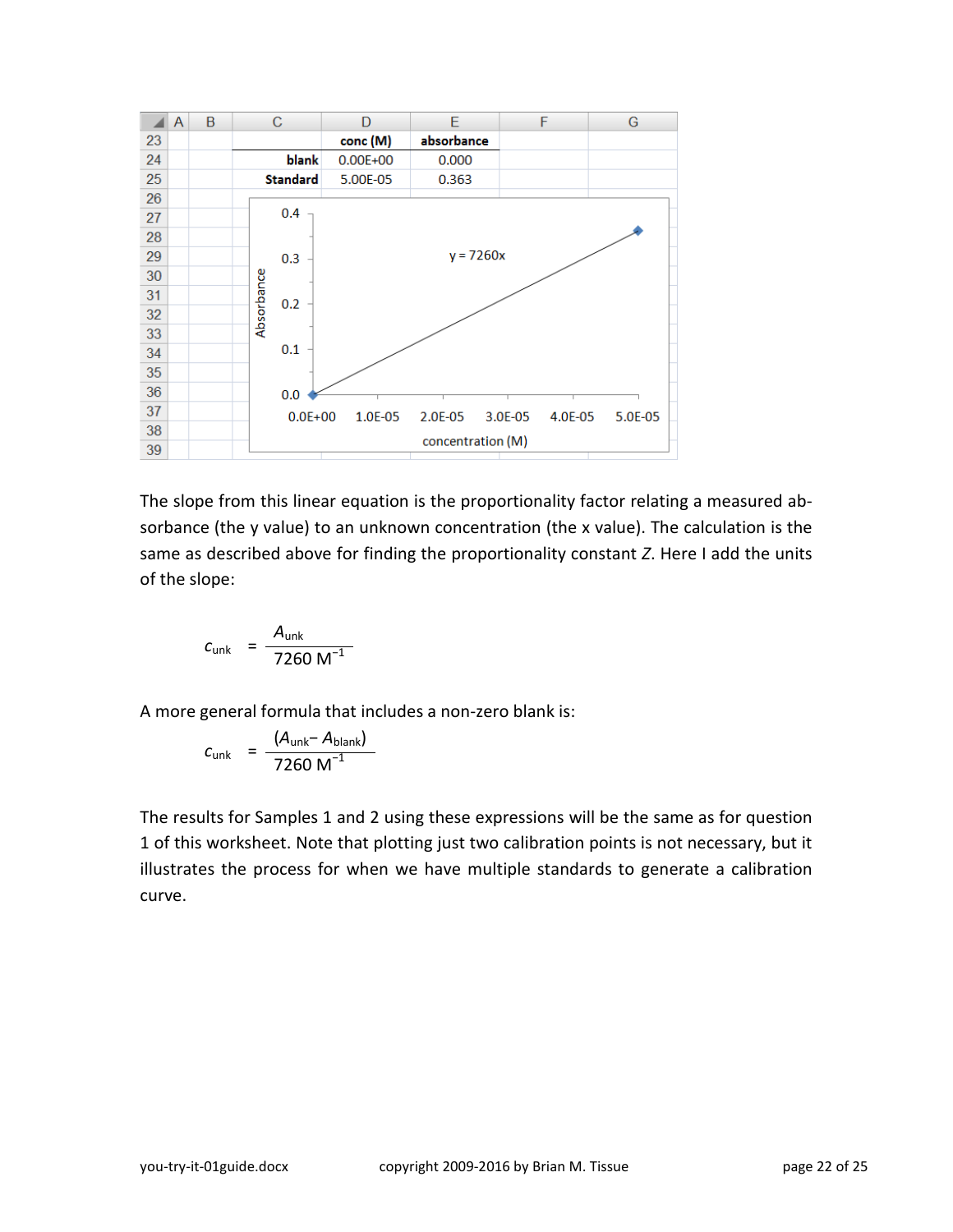## <span id="page-22-0"></span>**1.F standard-addition**

This worksheet contains a table of data of an electrochemical measurement versus the concentration of a standard addition. We will determine the unknown from one addition and from the line generated by all of the data.

| <b>Concepts</b>   | <b>Concept Synopsis</b>                                         |
|-------------------|-----------------------------------------------------------------|
| standard addition | A method of calibration in which a known amount of the pure     |
|                   | analyte is added to the sample. The relative increase in the    |
|                   | analytical signal provides the calibration to determine the un- |
|                   | known concentration.                                            |

## 1. Determine the unknown concentration using a proportionality calculation.

The first data point (0.0  $\mu$ M, 2.5  $\mu$ A) is the measurement for the unknown solution with no standard addition,  $c_{unk}$ . On adding 2.5  $\mu$ M of Pb<sup>2+</sup>, the current signal in microampere increases from 2.4 μA to 5.2 μA. A concentration of 2.5 μM of  $Pb^{2+}$  produces an analytical signal of (5.2  $\mu$ A – 2.4  $\mu$ A) or 2.8  $\mu$ A. We can use this result in a simple proportionality to find the unknown concentration:

$$
\frac{C_{\text{unk}}}{I_{\text{unk}}} = \frac{C_{\text{std-addn}}}{I_{\text{std-addn}} - I_{\text{unk}}}
$$

where *I<sub>unk</sub>* and *I<sub>std-addn</sub>* are the measured currents for the unknown solution and a solution with added standard, respectively. Using the results for the first standard addition gives:

$$
\frac{c_{\text{unk}}}{2.4 \text{ }\mu\text{A}} = \frac{2.5 \text{ }\mu\text{M}}{2.8 \text{ }\mu\text{A}}
$$

$$
c_{\text{unk}} = 2.1 \text{ }\mu\text{M}
$$

In cell E18 I enter the formula for this calculation:

=C18\*\$D\$17/(D18-\$D\$17)

You can copy this formula into cells E19 and E20 to perform the calculation for the other two data points. Finding the average of the three calculations will give the result in the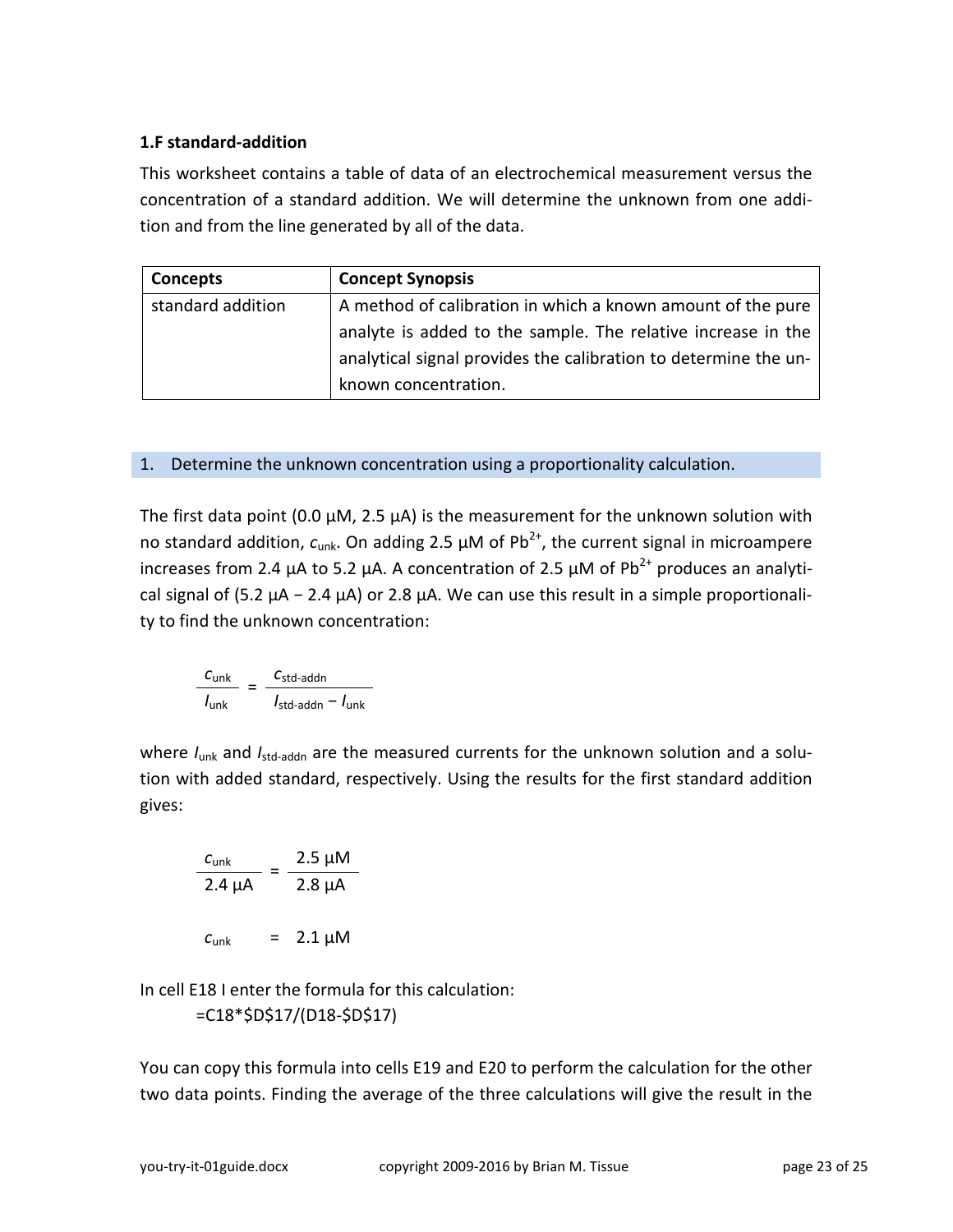following figure. I've left an extra decimal place in the results to be able to compare values.

|    | A | B | С            | D         | Е                | F       |
|----|---|---|--------------|-----------|------------------|---------|
| 14 |   |   | Table 1.E.1  |           |                  |         |
| 15 |   |   | std addition | signal    | $c_{\text{unk}}$ |         |
| 16 |   |   | $(\mu M)$    | $(\mu A)$ | $(\mu M)$        |         |
| 17 |   |   | 0.0          | 2.4       |                  |         |
| 18 |   |   | 2.5          | 5.2       | 2.14             |         |
| 19 |   |   | 5.0          | 8.2       | 2.07             |         |
| 20 |   |   | 7.5          | 11.0      | 2.09             |         |
| 21 |   |   |              | average:  | 2.10             | $\mu$ M |
| 22 |   |   |              | std dev:  | 0.04             |         |

Using a proportionality calculation of one standard addition measurement is easy to perform, but we are making an assumption that the the measurement is linear for the concentration range of the samples. Since we use standard addition when matrix effects might affect our measurement, it makes sense to prepare multiple standard additions to check that the signal response to analyte concentration is linear. The closeness of the three results in cells E18:E20 confirms a linear dependence in this case. The next part of this worksheet shows a graphical procedure to visualize the standard addition data.

## 2. Determine the x-intercept for the data set, which equals the unknown concentration.

Highlight the three pairs of x,y data in Table 1.F.1 and insert a scatter chart. Add a trendline and extend the line to negative values by entering a value of 3 for Forecast Backwards in the Format Trendline dialog box. Adjust the x and y axes to show the trendline negative values. The equation of the trendline can be used to find the x-intercept by setting y=0 and solving for x. Rather than taking the values from the plot, I use Excel functions to find these values from the data so the calculation will be correct if the data is edited. In cells C26, C27, and C28 enter the labels "slope  $=$  ", "intercept  $=$  ", and "xintercept = ". In cells D26, D27, and D28 enter the formulas:

=SLOPE(D17:D20,C17:C20) =INTERCEPT(D17:D20,C17:C20) =D27/D26

Add units in column E, highlight the result, and the result will look like the following figure. We can see easily that the measurement is linear for the concentration of the sample. The proportionality calculations and this plotting procedure give slightly different